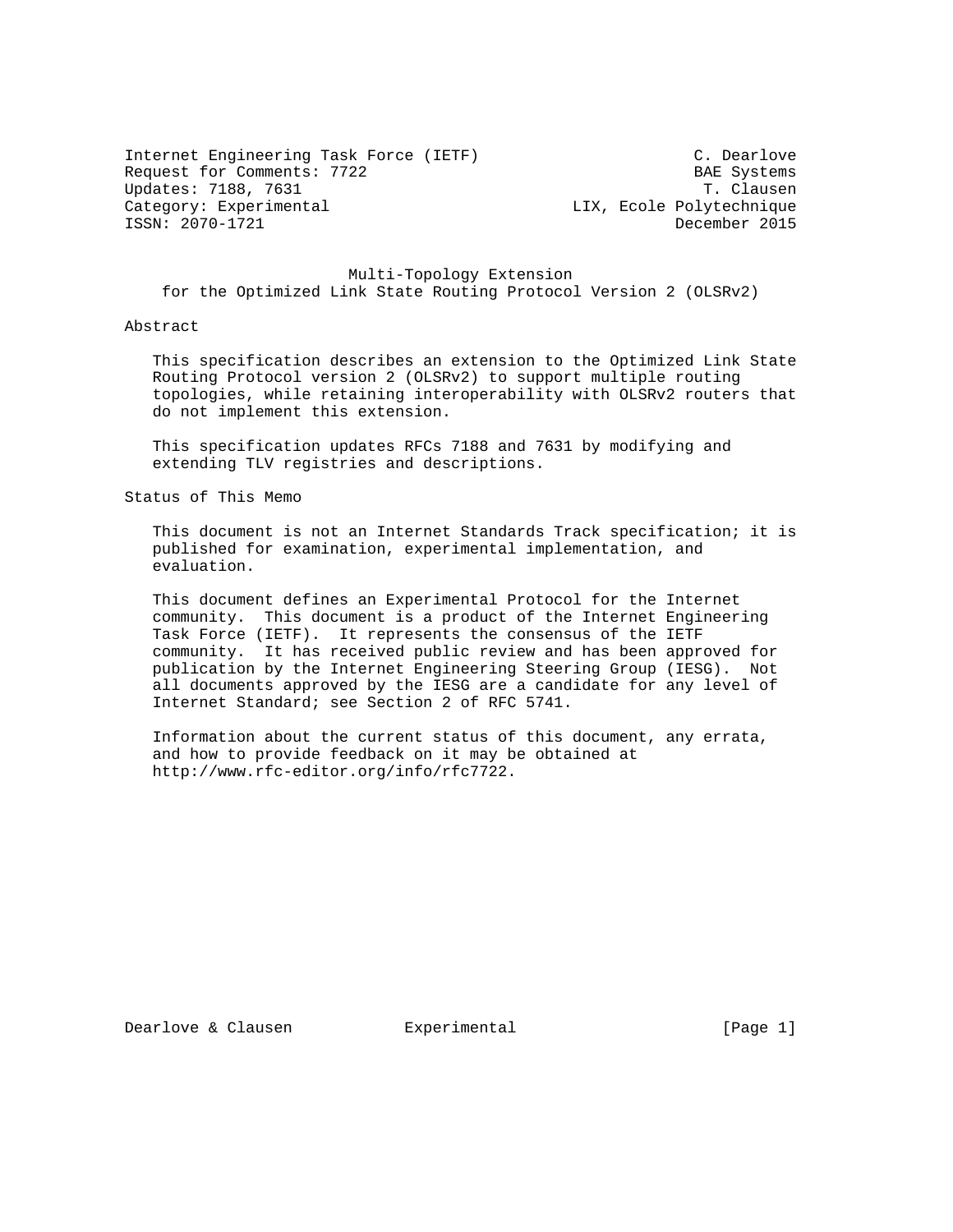Copyright Notice

 Copyright (c) 2015 IETF Trust and the persons identified as the document authors. All rights reserved.

 This document is subject to BCP 78 and the IETF Trust's Legal Provisions Relating to IETF Documents

 (http://trustee.ietf.org/license-info) in effect on the date of publication of this document. Please review these documents carefully, as they describe your rights and restrictions with respect to this document. Code Components extracted from this document must include Simplified BSD License text as described in Section 4.e of the Trust Legal Provisions and are provided without warranty as described in the Simplified BSD License.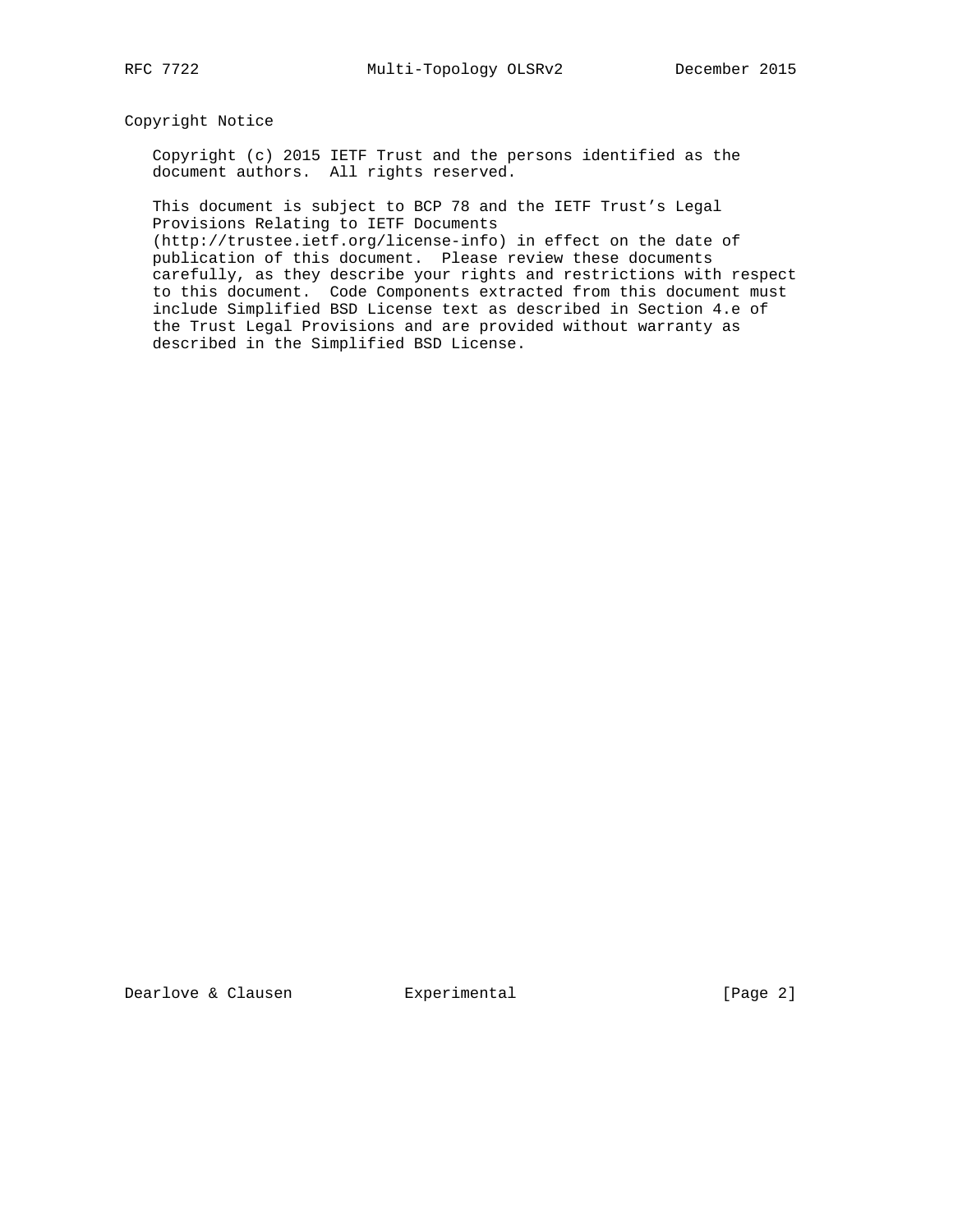# Table of Contents

|  | 1.1. Motivation and Experimentation 4         |
|--|-----------------------------------------------|
|  |                                               |
|  |                                               |
|  |                                               |
|  |                                               |
|  |                                               |
|  |                                               |
|  |                                               |
|  |                                               |
|  |                                               |
|  |                                               |
|  | 6.6. Routable Address Topology Set 10         |
|  |                                               |
|  |                                               |
|  |                                               |
|  |                                               |
|  |                                               |
|  |                                               |
|  |                                               |
|  |                                               |
|  |                                               |
|  |                                               |
|  |                                               |
|  | 8.1. HELLO Message Generation 14              |
|  |                                               |
|  |                                               |
|  |                                               |
|  |                                               |
|  |                                               |
|  |                                               |
|  |                                               |
|  |                                               |
|  | 13.1. Expert Review: Evaluation Guidelines 18 |
|  |                                               |
|  |                                               |
|  |                                               |
|  |                                               |
|  |                                               |
|  |                                               |
|  |                                               |
|  |                                               |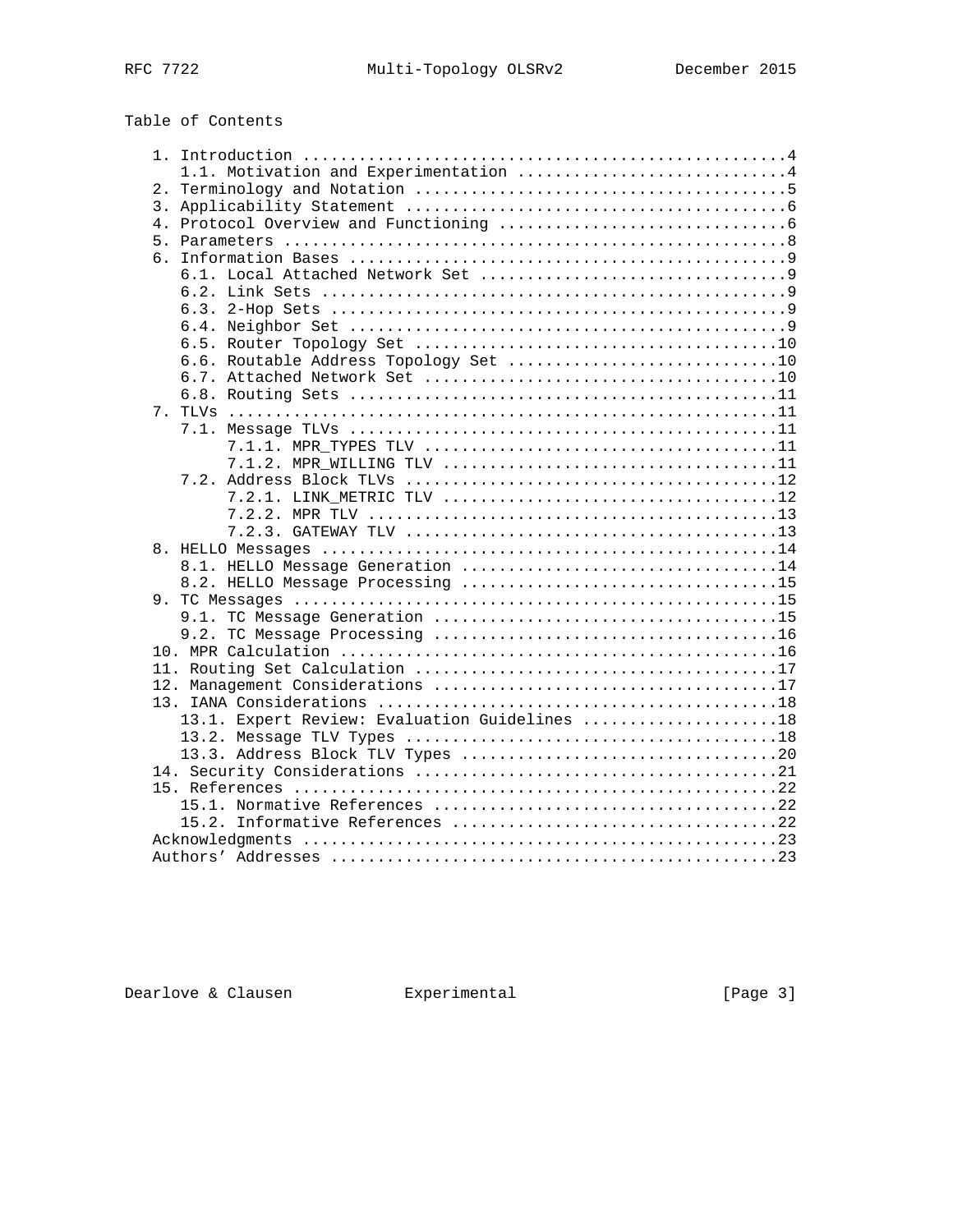### 1. Introduction

 The Optimized Link State Routing Protocol version 2 [RFC7181] (OLSRv2) is a proactive link state routing protocol designed for use in Mobile Ad Hoc Networks (MANETs) [RFC2501]. One of the significant improvements of OLSRv2 over its Experimental precursor [RFC3626] is the ability of OLSRv2 to use link metrics to select routes other than minimum hop routes.

 A limitation that remains in OLSRv2 is that it uses a single link metric type for all routes. However, in some MANETs it would be desirable to be able to route packets using more than one link metric type. This specification describes an extension to OLSRv2 that is designed to permit this, while maintaining maximal interoperability with OLSRv2 routers not implementing this extension.

 The purpose of OLSRv2 can be described as to create and maintain a Routing Set, which contains all the necessary information to populate an IP routing table. In a similar way, the role of this extension can be described as to create and maintain multiple Routing Sets, one for each link metric type supported by the router maintaining the sets.

### 1.1. Motivation and Experimentation

 Multi-topology routing is a natural extension to a link state routing protocol, such as OSPF (see [RFC4915]). However multi-topology routing for OLSRv2 does not yet benefit from extensive operational, or even experimental, experience. This specification is published to facilitate collecting such experience, with the intent that once suitable experimental evidence has been collected, an OLSRv2 Multi- Topology Routing Extension will be proposed for advancement onto the Standards Track.

 Any experiments using this protocol extension are encouraged. Reports from such experiments planned with pre-specified objectives and scenarios (including link, position, and mobility information) are particularly encouraged. Results from such experiments, documenting the following, are of particular importance:

- o Operation in networks that contain both routers implementing this extension and routers implementing only [RFC7181]. In particular, are there any unexpected interactions that can break the network?
- o Operation in networks with dynamic topologies, both due to mobility and due to link metric changes for reasons other than mobility.

Dearlove & Clausen **Experimental Experimental** [Page 4]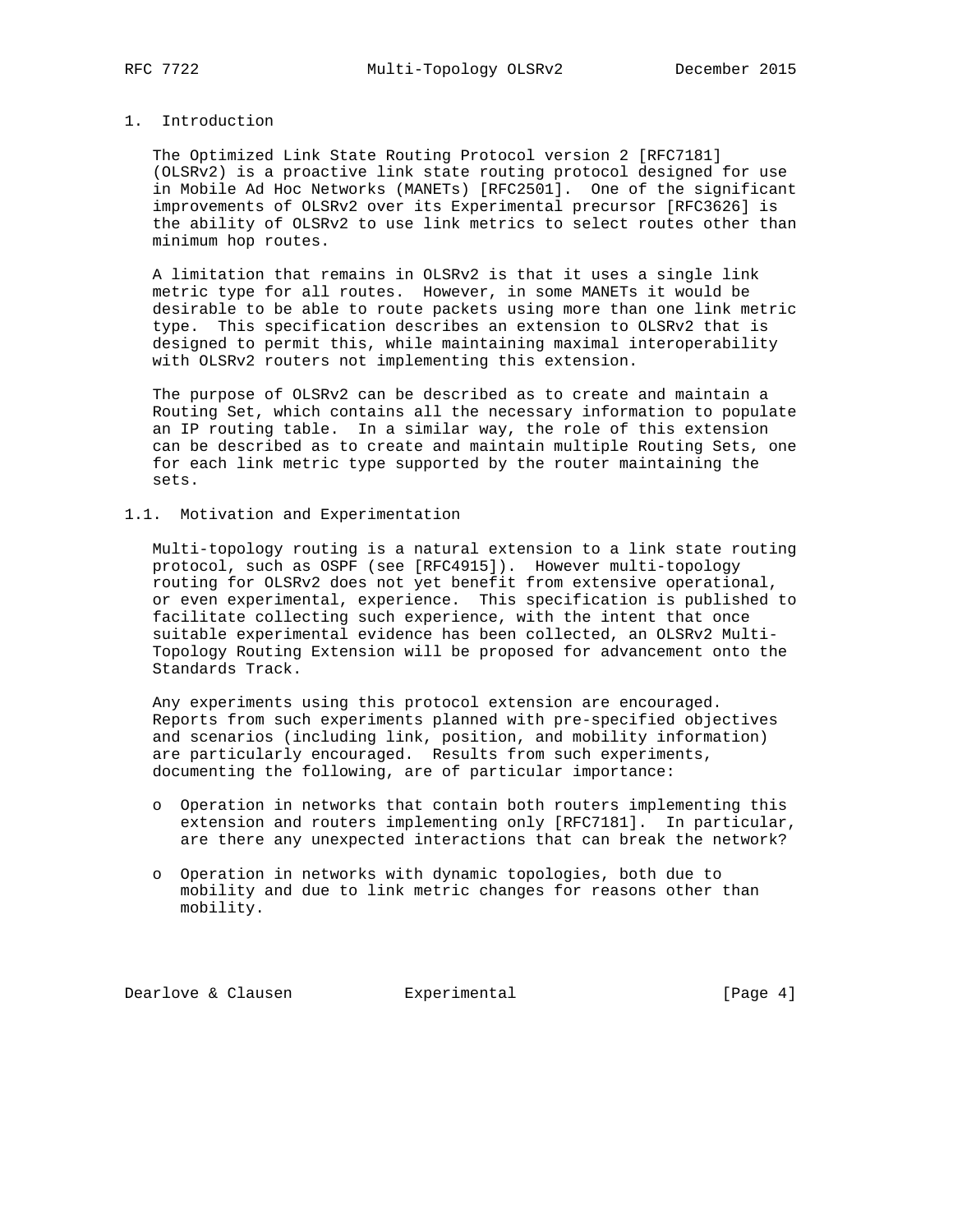- o Operation in realistic deployments, and details thereof, including how many concurrent topologies were required.
- o Behavior of Routing Sets, including measures of successful route establishment.

 In addition, reports from experiments covering the following are also of value:

- o Which link metric types were useful, and how the metrics to associate with a given link were established.
- o How packet types were associated with link metric types (whether using Diffserv or an alternative mechanism).
- o Any data link-layer issues, and any cross-layer issues, including whether and how Neighborhood Discovery Protocol (NHDP) link quality was used.
- o Transport- and higher-layer issues observed, if any.
- o Resource requirements observed from running the protocol, including processing, storage, and bandwidth.
- o Network performance, including packet delivery results.
- o Any other implementation issues.

 The first bullet in the list directly above applies to unextended OLSRv2 [RFC7181] as well as with this extension, and potentially to other MANET routing protocols. This specification also allows experimentation with link metric types that are not compromises for handling multiple traffic types.

2. Terminology and Notation

 The key words "MUST", "MUST NOT", "REQUIRED", "SHALL", "SHALL NOT", "SHOULD", "SHOULD NOT", "RECOMMENDED", "NOT RECOMMENDED", "MAY", and "OPTIONAL" in this document are to be interpreted as described in [RFC2119].

 This specification uses the terminology of [RFC5444], [RFC6130], and [RFC7181], which is to be interpreted as described in those specifications.

Additionally, this specification uses the following terminology:

Router - A MANET router that implements [RFC7181].

Dearlove & Clausen Experimental [Page 5]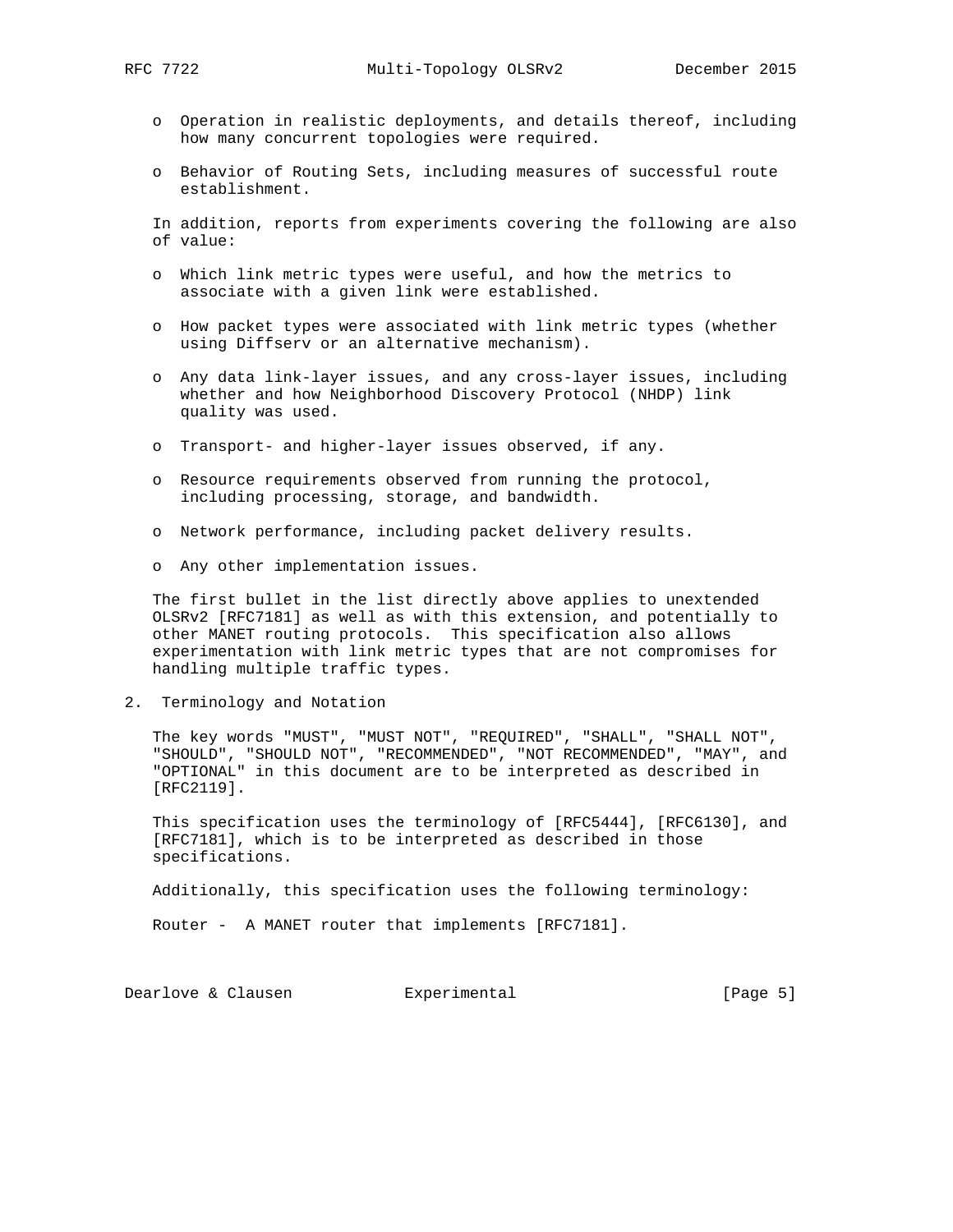MT-OLSRv2 - The protocol defined in this specification as an extension to OLSRv2 [RFC7181].

This specification introduces the notation map[A  $\rightarrow$  B] to represent an associative mapping. The domain of this mapping (A) is, in this specification, always a set of link metric types that the router supports: either IFACE\_METRIC\_TYPES or ROUTER\_METRIC\_TYPES, as defined in Section 5. The codomain of this mapping (B) is a set of all possible values of an appropriate type. In this specification, this type is always one of:

- o boolean (true or false),
- o willingness (a 4-bit unsigned integer from 0 to 15),
- o number of hops (an 8-bit unsigned integer from 0 to 255), or
- o link metric (either a representable link metric value, as described in [RFC7181], or UNKNOWN\_METRIC).
- 3. Applicability Statement

 The protocol described in this specification is applicable to a MANET for which OLSRv2 is otherwise applicable (see [RFC7181], Section 3), but in which multiple topologies are maintained, each characterized by a different choice of link metric type. It is assumed, but outside the scope of this specification, that the network layer is able to choose which topology to use for each packet, for example, using the Diffserv Code Point (DSCP) defined in [RFC2474]. This selection of topology MUST be consistent; that is, each router receiving a packet must make the same choice of link metric type, in order that each packet uses a single topology. This is necessary to avoid the possibility of a packet "looping" in the network.

4. Protocol Overview and Functioning

 The purpose of this specification is to extend OLSRv2 [RFC7181] so as to enable a router to establish and maintain multiple routing topologies in a MANET, each topology associated with a link metric type. Routers in the MANET may each form part of some or all of these topologies, and each router will maintain a Routing Set for each topology that it forms part of, allowing separate routing of packets for each topology.

 MT-OLSRv2 is designed to interoperate with OLSRv2; a MANET can be created containing both routers that implement MT-OLSRv2 (MT-OLSRv2 routers) and routers that do not implement MT-OLSRv2 and may be unaware of its existence (non-MT-OLSRv2 routers). MANETs may also be

Dearlove & Clausen **Experimental Experimental** [Page 6]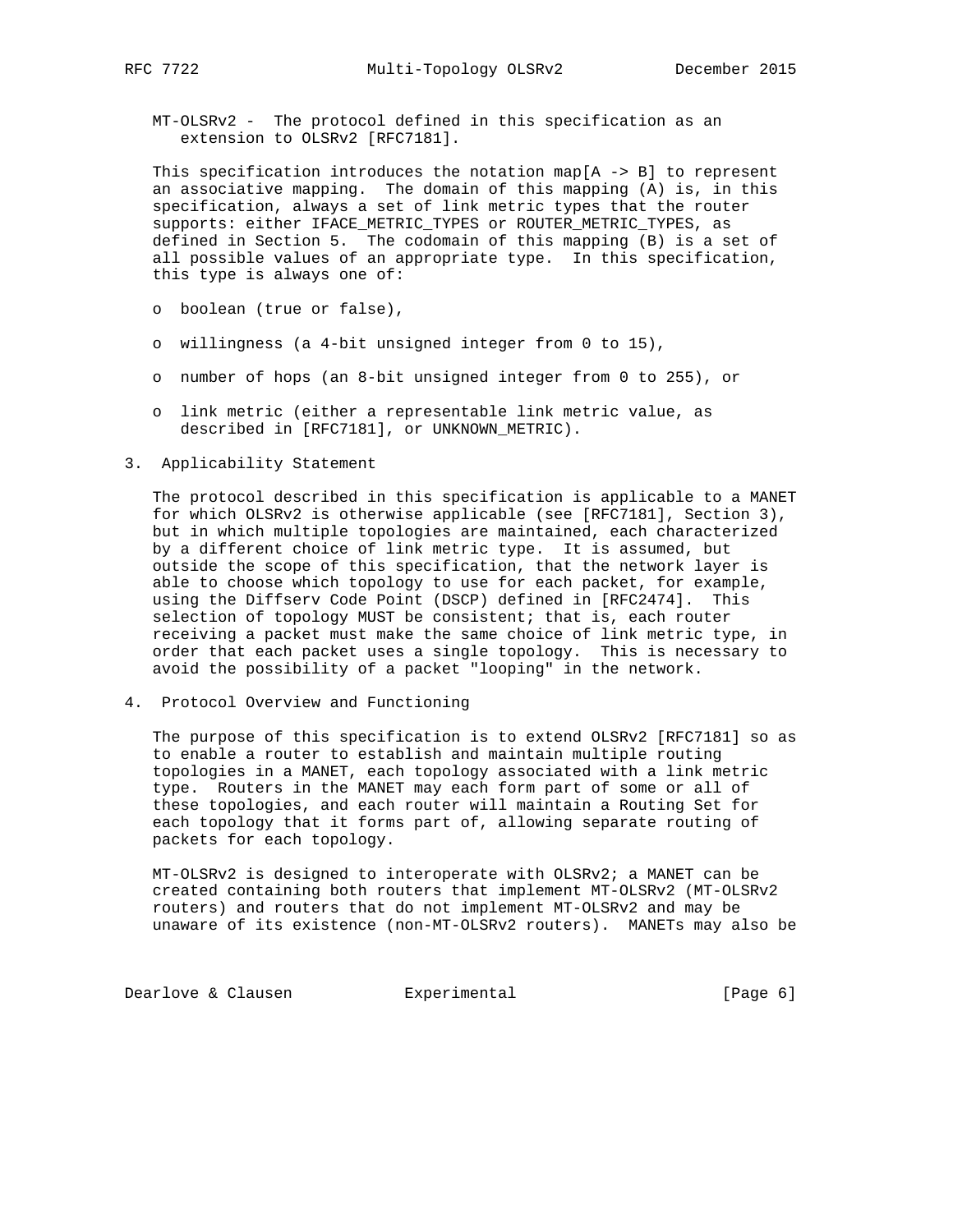created that are known to contain only MT-OLSRv2 routers. In both cases, but especially where a MANET contains both MT-OLSRv2 routers and non-MT-OLSRv2 routers, management may be required to ensure that the MANET will function as required, and will not, for example, unnecessarily fragment. (Such issues already arise in an OLSRv2-based MANET using multiple interfaces.)

 OLSRv2 is an extension of NHDP [RFC6130]. However, the extension in this specification does not modify NHDP, it only modifies Protocol Sets that are specific to OLSRv2, or elements in Protocol Tuples that were added by OLSRv2 and that are neither included in nor used by NHDP. In addition it does not use or modify the link quality mechanism in [RFC6130].

 Each router implementing this specification selects a set of link metric types for each of its OLSRv2 interfaces. If all routers in the MANET implement MT-OLSRv2, then there are no restrictions within this specification on how these sets of link metrics are selected. (However, the issues described in the preceding paragraph still apply.) On the other hand, in MANETs containing non-MT-OLSRv2 routers, the single link metric used by these non-MT-OLSRv2 routers must be included in the set of link metrics for each OLSRv2 interface of an MT-OLSRv2 router that may be heard on an OLSRv2 interface of a non-MT-OLSRv2 router in the MANET.

 Each router then determines an incoming link metric for each link metric type selected for each of its OLSRv2 interfaces. These link metrics are distributed using link metric TLVs contained in all HELLO messages sent on OLSRv2 interfaces and in all TC messages. Unless using only the single metric type used by non-MT-OLSRv2 routers, both HELLO and TC messages generated by an MT-OLSRv2 router include an MPR\_TYPES Message TLV that indicates that this is an MT-OLSRv2 router and which metric types it supports (on the sending OLSRv2 interface for a HELLO message).

 An MT-OLSRv2 router maintains, for each supported neighbour metric type and for each symmetric 1-hop neighbor, the following:

- o link and neighbour metric values,
- o routing MPR status,
- o routing MPR selector status, and
- o advertised neighbour status.

 Each router may choose a different willingness to be a routing MPR for each link metric type that it supports.

Dearlove & Clausen **Experimental Experimental** [Page 7]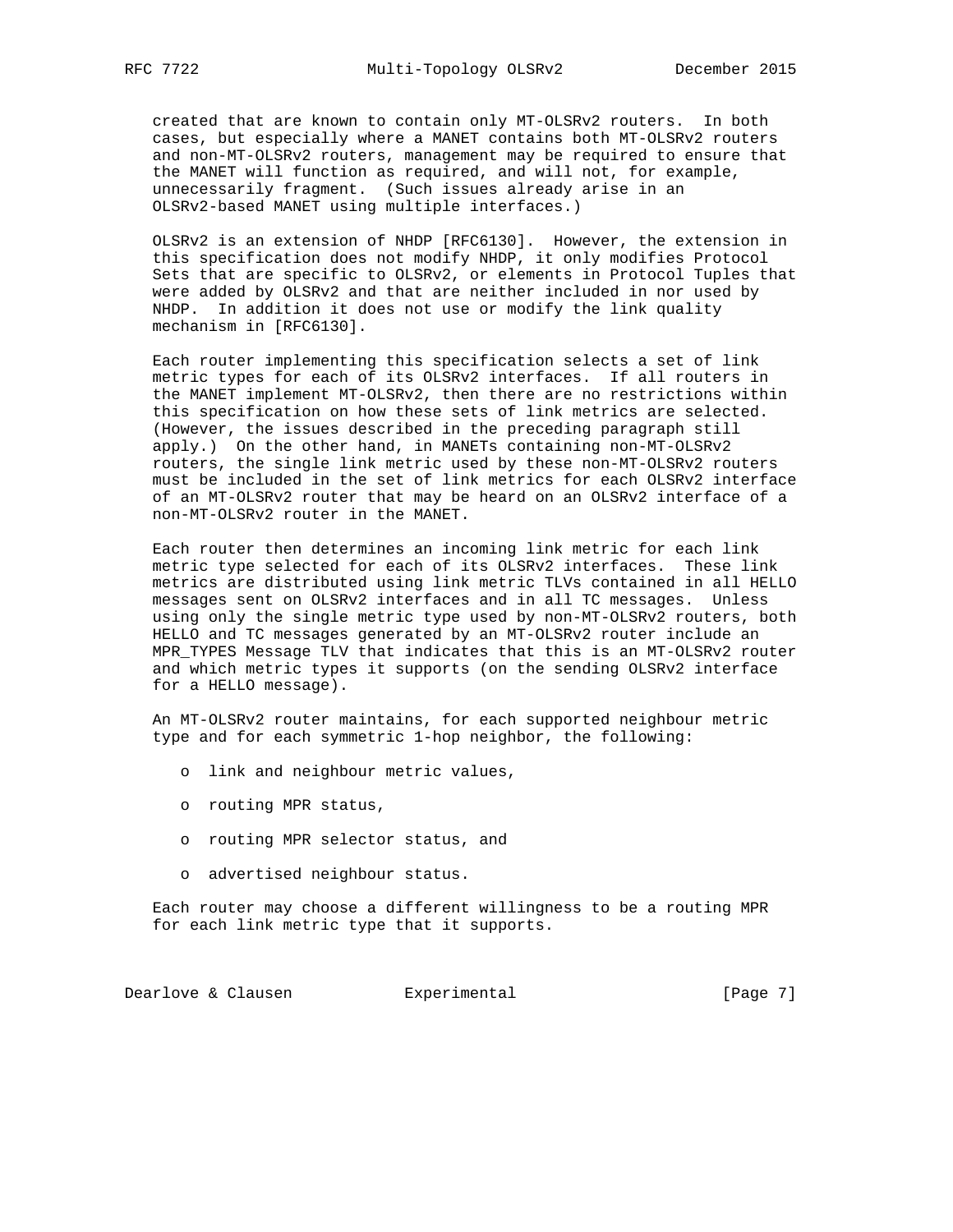A network using MT-OLSRv2 will usually require greater management than one using unmodified OLSRv2. In particular, the use of multiple metric types across the MANET must be managed, by administrative configuration or otherwise. As also for other decisions that may be made when using OLSRv2, a bad collective choice of metric type use will make the MANET anywhere from inefficient to nonfunctional, so care will be needed in selecting supported link metric types across the MANET.

 The meanings of link metric types are at the discretion of the MANET operator. They could be used, for example, to represent packets of different types, packets in streams of different rates, or packets with different trust requirements. Note that packets will generally not be delivered to routers that do not support that link metric type, and the MANET, and the packets sent in it, will need to be managed accordingly (especially if the MANET contains any non-MT-OLSRv2 routers).

#### 5. Parameters

 The parameters used in [RFC7181], and in its normative references, are used in this specification with the following changes.

 Each OLSRv2 interface will support a number of link metric types, corresponding to Type Extensions of the LINK\_METRIC TLV defined in [RFC7181]. The router parameter LINK\_METRIC\_TYPE, used by routers that do not implement MT-OLSRv2, and used with that definition in this specification, is replaced in routers implementing MT-OLSRv2 by an interface parameter array IFACE\_METRIC\_TYPES and a router parameter array ROUTER\_METRIC\_TYPES. Each element in these arrays is a link metric type (i.e., a type extension used by the LINK\_METRIC TLV [RFC7181]).

 The interface parameter array IFACE\_METRIC\_TYPES contains the link metric types supported on that OLSRv2 interface. The router parameter array ROUTER\_METRIC\_TYPES is the union of all of the IFACE\_METRIC\_TYPES. Both arrays MUST be without repetitions.

 If in a given deployment there might be routers that do not implement MT-OLSRv2, then IFACE\_METRIC\_TYPES MUST include LINK\_METRIC\_TYPE as its first element, so that the OLSRv2 interface can communicate with those routers. In that case, ROUTER\_METRIC\_TYPES MUST also include LINK\_METRIC\_TYPE as its first element.

 In addition, the router parameter WILL\_ROUTING is extended to an array of values, one each for each link metric type in the router parameter list ROUTER\_METRIC\_TYPES.

Dearlove & Clausen **Experimental Experimental** [Page 8]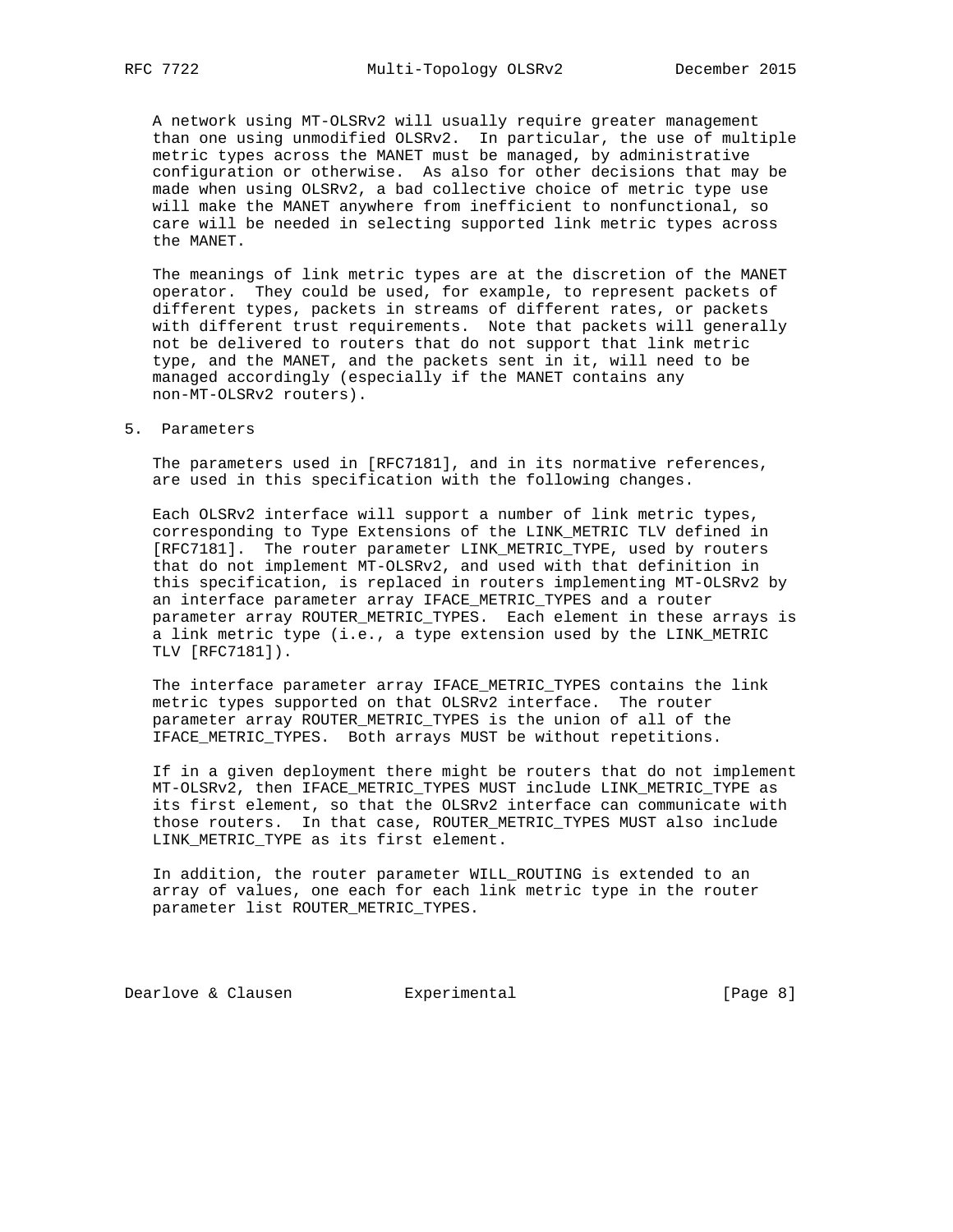### 6. Information Bases

 The Information Bases specified in [RFC7181], which extend those specified in [RFC6130], are further extended in this specification. With the exception of the Routing Set, the extensions in this specification are the replacement of single values (boolean, willingness, number of hops, or link metric) from [RFC7181] with elements representing multiple values (associative mappings from a set of metric types to their corresponding values). The following subsections detail these extensions.

 Note that, as in [RFC7181], an implementation is free to organize its internal data in any manner it chooses; it needs only to behave as if it were organized as described in [RFC7181] and this specification.

#### 6.1. Local Attached Network Set

 Each element AL\_dist becomes a map[ROUTER\_METRIC\_TYPES -> number of hops].

 Each element AL\_metric becomes a map[ROUTER\_METRIC\_TYPES -> link metric].

6.2. Link Sets

 Each element L\_in\_metric becomes a map[IFACE\_METRIC\_TYPES -> link metric].

 Each element L\_out\_metric becomes a map[IFACE\_METRIC\_TYPES -> link metric].

The elements of L\_in\_metric MUST be set following the same rules that apply to the setting of the single element L\_in\_metric in [RFC7181].

6.3. 2-Hop Sets

 Each element N2\_in\_metric becomes a map[ROUTER\_METRIC\_TYPES -> link metric].

 Each element N2\_out\_metric becomes a map[ROUTER\_METRIC\_TYPES -> link metric].

# 6.4. Neighbor Set

 Each element N\_in\_metric becomes a map[ROUTER\_METRIC\_TYPES -> link metric].

Dearlove & Clausen Experimental [Page 9]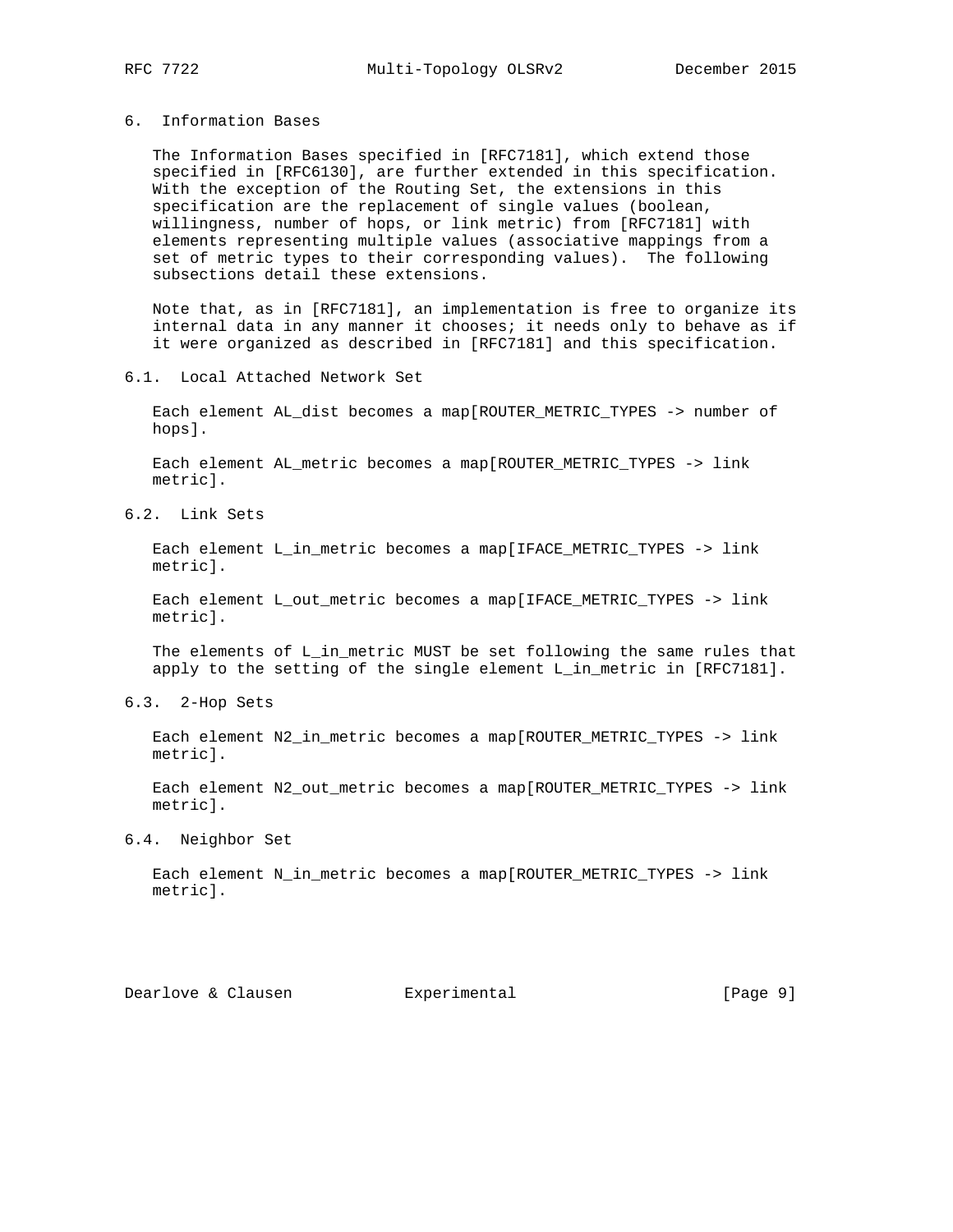Each element N\_out\_metric becomes a map[ROUTER\_METRIC\_TYPES -> link metric].

 Each element N\_will\_routing becomes a map[ROUTER\_METRIC\_TYPES -> willingness].

 Each element N\_routing\_mpr becomes a map[ROUTER\_METRIC\_TYPES -> boolean].

 Each element N\_mpr\_selector becomes a map[ROUTER\_METRIC\_TYPES -> boolean].

 Each element N\_advertised becomes a map[ROUTER\_METRIC\_TYPES -> boolean].

6.5. Router Topology Set

 Each element TR\_metric becomes a map[ROUTER\_METRIC\_TYPES -> link metric].

 Note that some values of TR\_metric may now take the value UNKNOWN\_METRIC. When used to construct a Routing Set, where just the corresponding link metric value from this mapping is used, Router Topology Tuples whose corresponding value from TR\_metric is UNKNOWN\_METRIC are ignored.

6.6. Routable Address Topology Set

 Each element TA\_metric becomes a map[ROUTER\_METRIC\_TYPES -> link metric].

 Note that some values of TA\_metric may now take the value UNKNOWN\_METRIC. When used to construct a Routing Set, where just the corresponding link metric value from this mapping is used, Routable Address Topology Tuples whose corresponding value from TA\_metric is UNKNOWN\_METRIC are ignored.

6.7. Attached Network Set

 Each element AN\_dist becomes a map[ROUTER\_METRIC\_TYPES -> number of hops].

 Each element AN\_metric becomes a map[ROUTER\_METRIC\_TYPES -> link metric].

 Note that some values of AN\_metric may now take the value UNKNOWN\_METRIC. When used to construct a Routing Set, where just the corresponding link metric value from this mapping is used, Attached

Dearlove & Clausen **Experimental** [Page 10]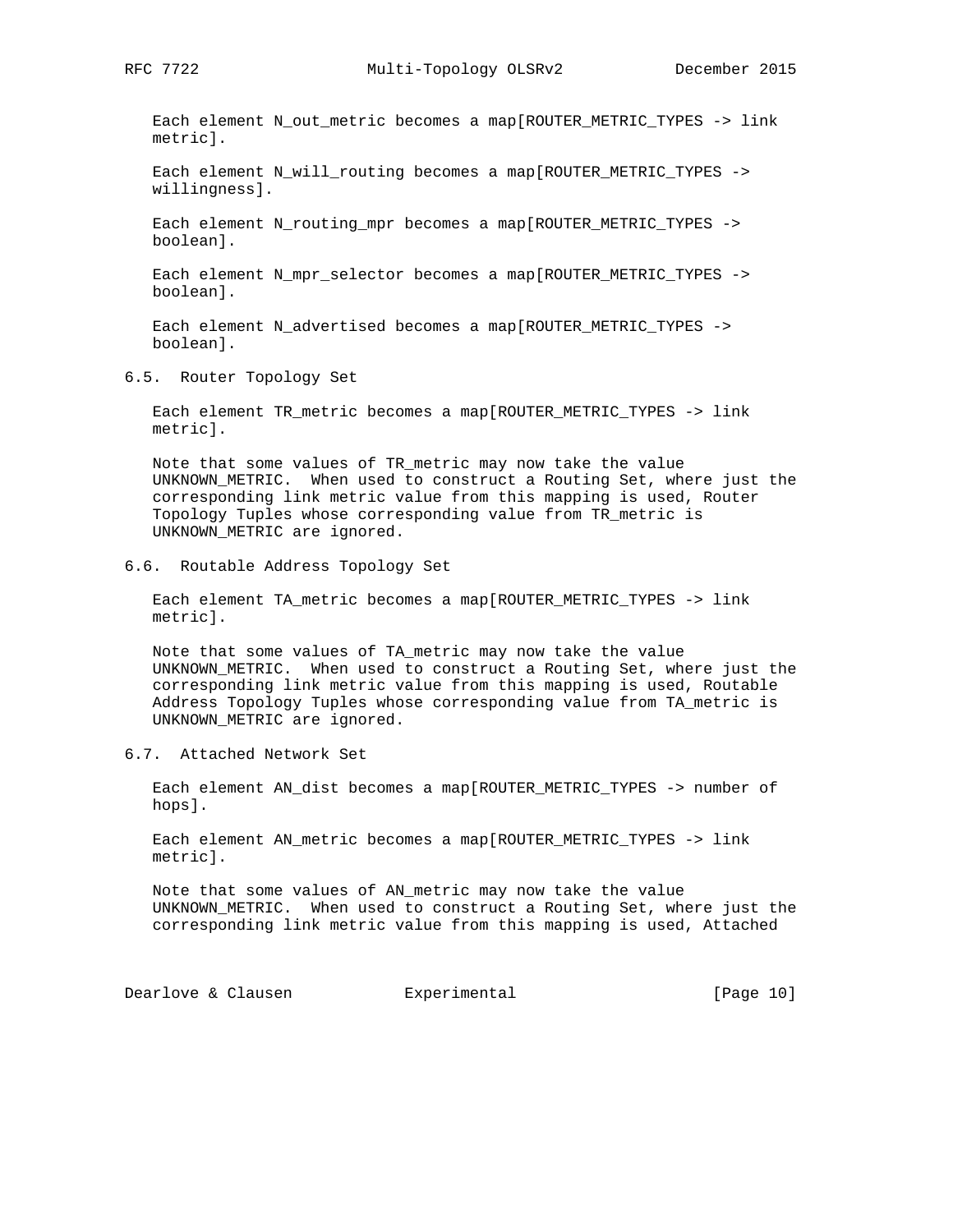Network Tuples whose corresponding value from AN\_metric is UNKNOWN\_METRIC are ignored.

6.8. Routing Sets

 There is a separate Routing Set for each link metric type in ROUTER\_METRIC\_TYPES.

7. TLVs

 This specification makes the following additions and extensions to the TLVs defined in [RFC7181].

7.1. Message TLVs

 One new Message TLV is defined in this specification, and one existing Message TLV is extended by this specification.

7.1.1. MPR\_TYPES TLV

 The MPR\_TYPES TLV is used in both HELLO messages sent over OLSRv2 interfaces and TC messages. A message MUST NOT contain more than one MPR\_TYPES TLV.

 The presence of this TLV in a message is used to indicate that the router supports MT-OLSRv2, in the same way that the presence of the MPR\_WILLING TLV is used to indicate that the router supports OLSRv2, as specified in [RFC7181]. For this reason, the MPR\_TYPES TLV has been defined with the same Type as the MPR\_WILLING TLV, but with Type Extension = 1.

 This TLV may take a Value field of any size. Each octet in its Value field will contain a link metric type that is supported, either on any OLSRv2 interface, when included in a TC message, or on the OLSRv2 interface on which a HELLO message including this TLV is sent. These octets MAY be in any order, but if there might be routers in the MANET that do not implement MT-OLSRv2, then the first octet MUST be LINK\_METRIC\_TYPE.

#### 7.1.2. MPR\_WILLING TLV

 The MPR\_WILLING TLV, which is used in HELLO messages, is specified in [RFC7181], and extended in this specification as enabled by [RFC7188].

 The interpretation of this TLV, which is specified by [RFC7181] and uses all of its single-octet Value field, is unchanged. That interpretation uses bits 0-3 of its Value field to specify its

Dearlove & Clausen **Experimental** (Page 11)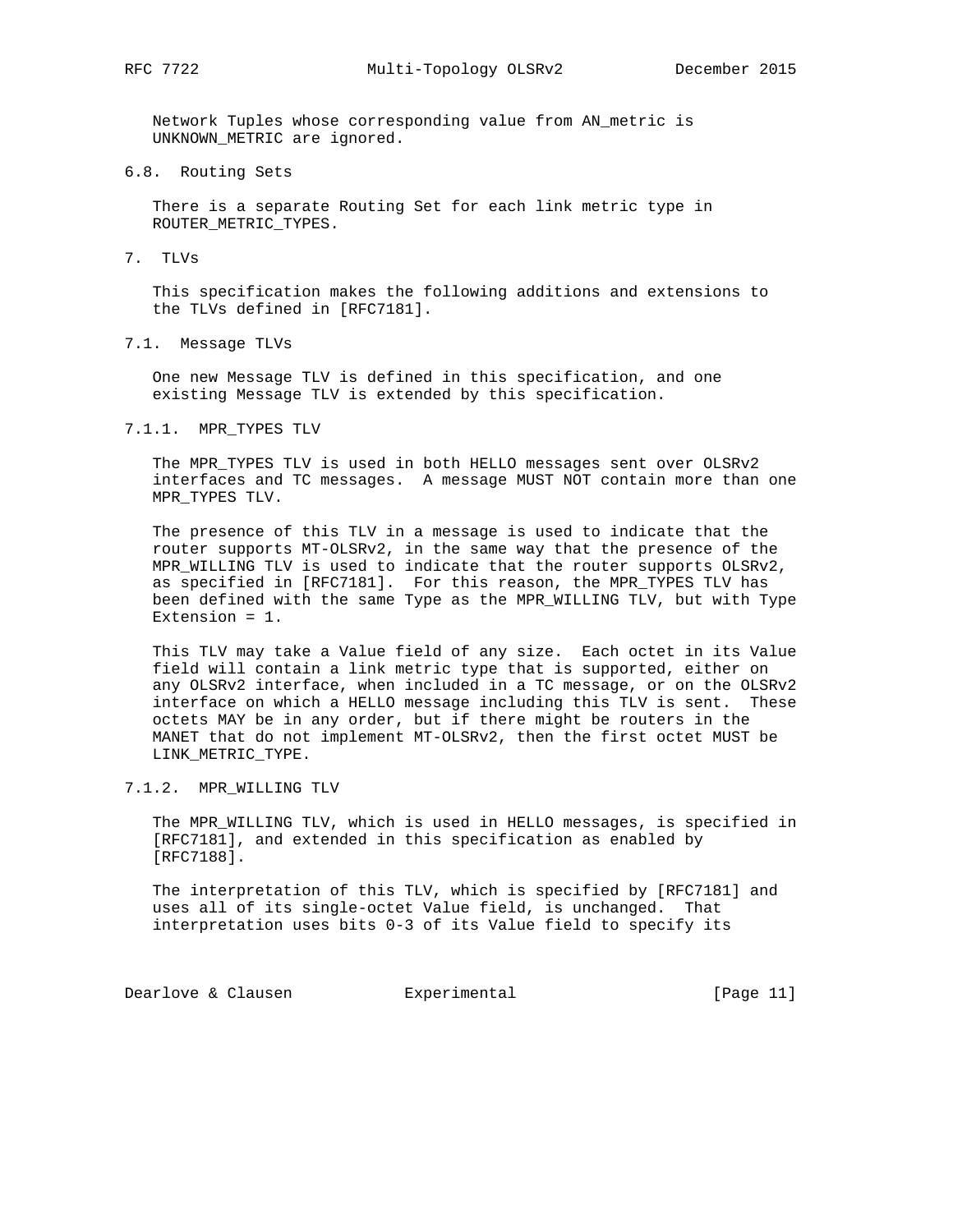willingness to be a flooding TLV, and bits 4-7 of its Value field to be a routing TLV. Those latter bits are, when using this specification, interpreted as its willingness to be a routing TLV using the link metric type LINK\_METRIC\_TYPE.

 The extended use of this message TLV, as defined by this specification, defines additional 4-bit sub-fields of the Value field, starting with bits 4-7 of the first octet and continuing with bits 0-3 of the second octet, to represent willingness to be a routing MPR using the link metric types specified in this OLSRv2 interface's IFACE\_METRIC\_TYPES parameter, ordered as reported in the included MPR\_TYPES Message TLV. Note that this means that, if there might be any non-MT-OLSRv2 routers, then the link metric type LINK\_METRIC\_TYPE will continue to occupy bits 4-7 of the first octet. (If there is no such TLV included, then the router does not support MT-OLSRv2, and only the first octet of the Value field will be used.)

 If the number of link metric types in this OLSRv2 interface's IFACE\_METRIC\_TYPES parameter is even, then there will be an unused 4-bit sub-field in bits 4-7 of the last octet of a full-sized Value field. These bits will not be used; they SHOULD all be cleared ('0') on transmission and MUST be ignored on receipt.

 If the Value field in an MPR\_WILLING TLV is shorter than its full length, then, as specified in [RFC7188], missing Value octets, i.e., missing willingness values, are considered as zero (WILL\_NEVER). This is the correct behavior. (In particular, it means that an OLSRv2 router that is not implementing MT-OLSRv2 will not act as a routing MPR for any link metric that it does not recognize.)

### 7.2. Address Block TLVs

 New Type Extensions are defined for the LINK\_METRIC TLV defined in [RFC7181], and the Value fields of the MPR TLV and the GATEWAY TLV, both defined in [RFC7181], are extended, as enabled by [RFC7188].

7.2.1. LINK\_METRIC TLV

 The LINK\_METRIC TLV is used in HELLO messages and TC messages. This TLV is unchanged from the definition in [RFC7181].

 Only a single Type Extension was specified by [RFC7181] -- 0 for "Link metric meaning as assigned by administrative action". This specification extends it to the range 0-7. This specification will work with any combination of Type Extensions both within and outside that range (assuming that the latter are defined as specified in [RFC7181]).

Dearlove & Clausen **Experimental** [Page 12]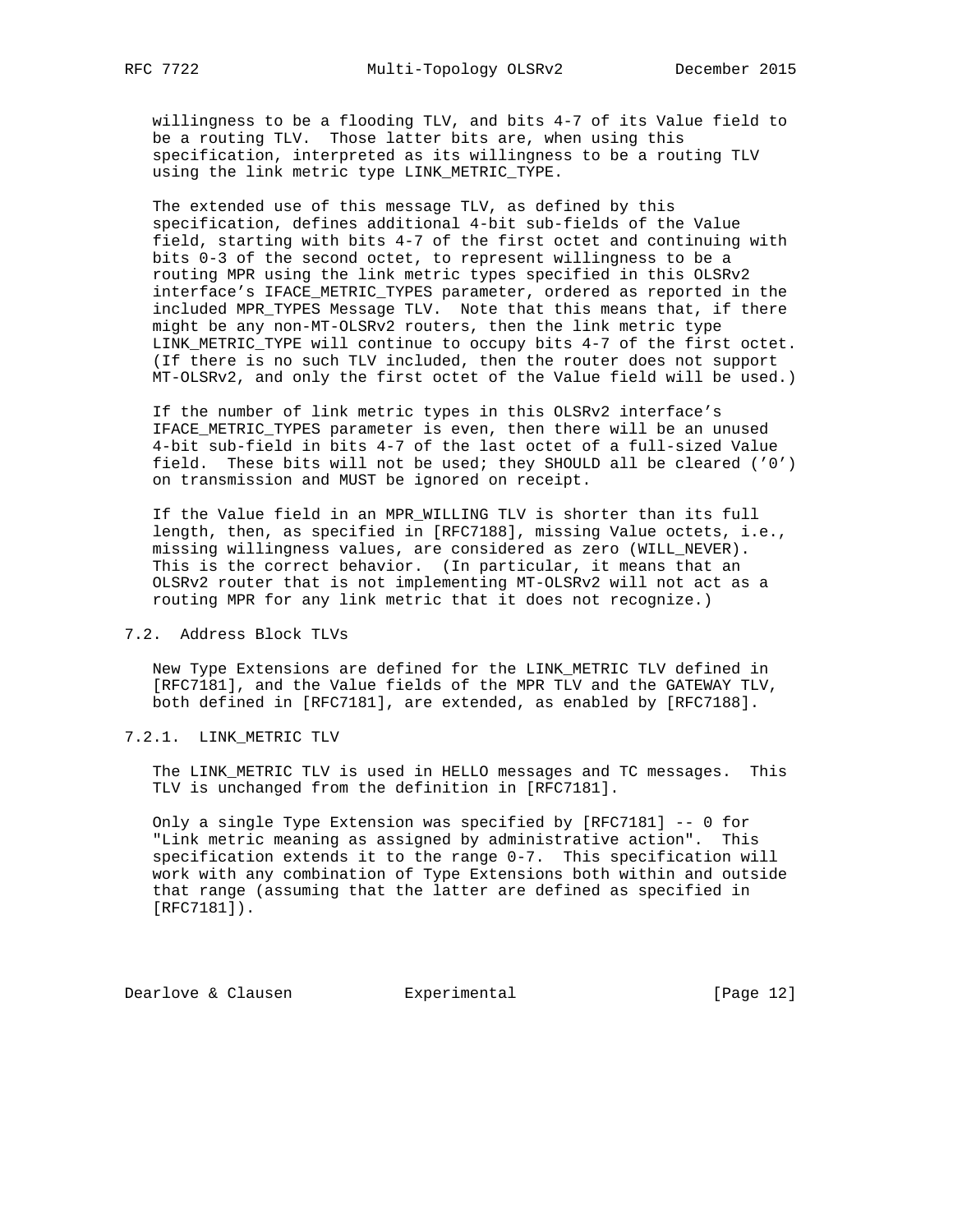### 7.2.2. MPR TLV

 The MPR TLV is used in HELLO messages and indicates that an address with which it is associated is of a symmetric 1-hop neighbor that has been selected as an MPR.

 The Value field of this address block TLV is, in [RFC7181], defined to be one octet long, with the values 1, 2, and 3 defined. [RFC7188] redefines this Value field to be a bitfield where bit 7 (the least significant bit) denotes flooding status, bit 6 denotes routing MPR status, and bits 5-0 are unallocated (respecting the semantics of the bits/values 1, 2, and 3 from [RFC7181]).

 This specification, as enabled by [RFC7188], extends the MPR TLV to have a variable-length Value field. Bits are allocated in increasing significance within as many octets as are required. These bits specify, in order, that:

- o The neighbor with that network address has been selected as flooding MPR (1 bit).
- o The neighbor with that network address has been selected as routing MPR for each link metric type (1 bit each), in the same order as indicated in the Value field of an MPR\_TYPES Message TLV.

 For interoperability with a router not implementing MT-OLSRv2, the two least significant bits of the first octet in the Value field of this TLV is as the TLV Value of an MPR TLV generated according to [RFC7181], as updated by [RFC7188].

### 7.2.3. GATEWAY TLV

 The GATEWAY TLV is used in TC messages to indicate that a network address is of an attached network.

 The Value field of this address block TLV is defined by [RFC7181] to be one octet long, containing the number of hops to that attached network.

 This specification, as enabled by [RFC7188], allows the extension of the GATEWAY TLV to have a variable-length Value field when the number of hops to each attached network is different for different link metric types. For interoperability with a router not implementing MT-OLSRv2, the first octet in the Value field of this TLV MUST be the TLV Value of the GATEWAY TLV generated according to [RFC7181].

Dearlove & Clausen **Experimental** [Page 13]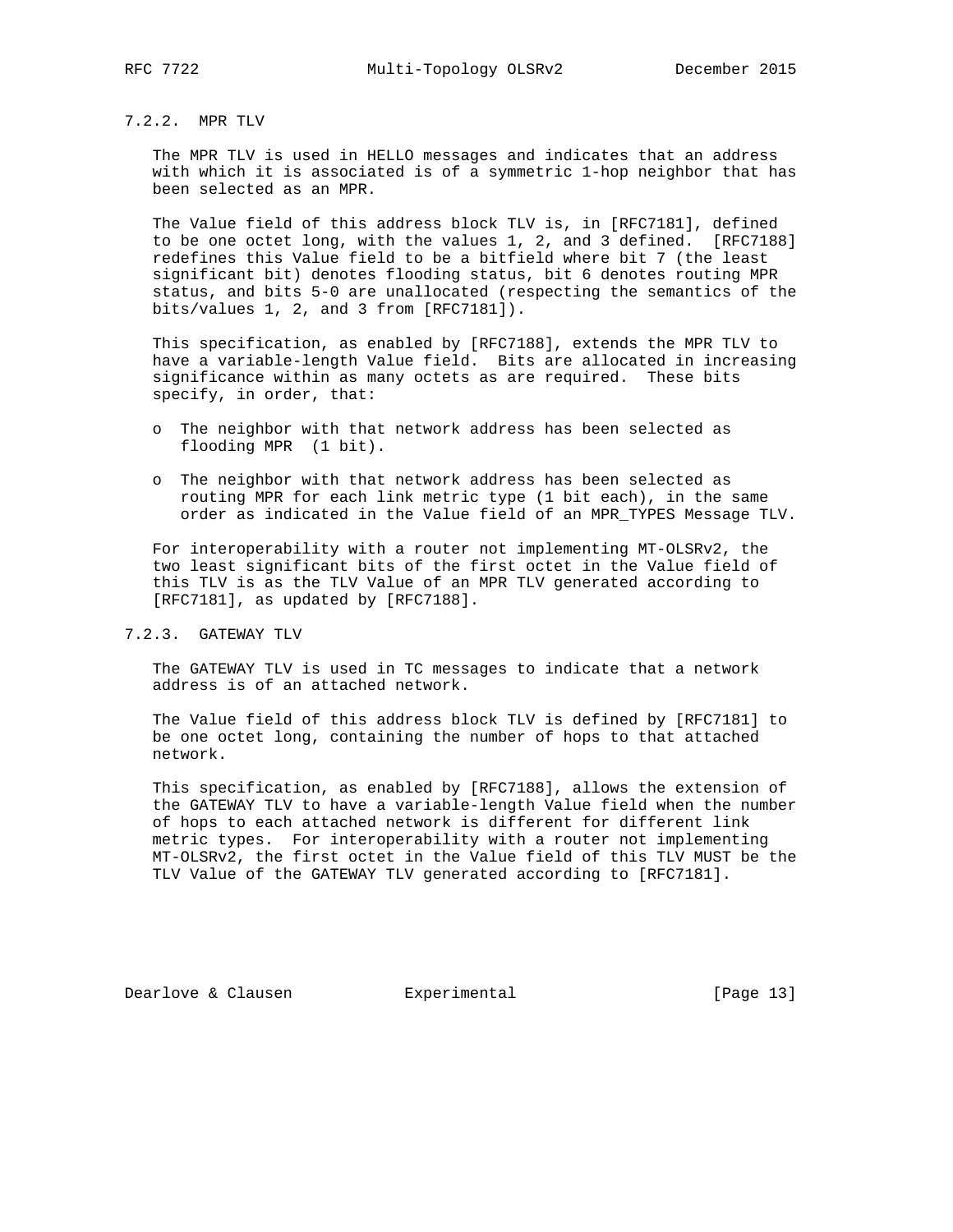Any subsequent octets in the TLV Value field indicate the number of hops to the attached network for each other link metric type. Link metric types (including the first) are ordered as indicated in the

Value field of an MPR\_TYPES Message TLV.

| Type   Value                                                      |       |  |  |  |  |  |
|-------------------------------------------------------------------|-------|--|--|--|--|--|
| GATEWAY   Number of hops to attached network for each link metric | type. |  |  |  |  |  |

### Table 1: GATEWAY TLV Definition

#### 8. HELLO Messages

 The following changes are made to the generation and processing of HELLO messages compared to the description in [RFC7181] for routers that implement MT-OLSRv2.

8.1. HELLO Message Generation

 A generated HELLO message to be sent on an OLSRv2 interface (whose IFACE\_METRIC\_TYPES parameter will be that used) is extended by:

- o Adding an MPR\_TYPES Message TLV. The Value octets will be the link metric types in IFACE\_METRIC\_TYPES. This TLV MAY be omitted if the only link metric type included would be LINK\_METRIC\_TYPE.
- o Extending the MPR\_WILLING Message TLV Value field to report the willingness values from the WILL\_ROUTING parameter list that correspond to the link metric types in IFACE\_METRIC\_LIST, in the same order as reported in the MPR\_TYPES TLV, each value (also including one representing WILL\_FLOODING) occupying 4 bits.
- o Including LINK\_METRIC Address Block TLVs that report all values in L\_in\_metric, L\_out\_metric, N\_in\_metric, and N\_out\_metric elements that are not equal to UNKNOWN\_METRIC, with the TLV Type Extension being the link metric type, and otherwise following the rules for such inclusions specified in [RFC7181].
- o Including MPR Address Block TLVs such that for each link metric type in IFACE\_METRIC\_TYPES, and for the choice of flooding MPRs, the indicated addresses MUST be of the MPRs in an MPR set as specified for a single link metric type in [RFC7181].

Dearlove & Clausen **Experimental** [Page 14]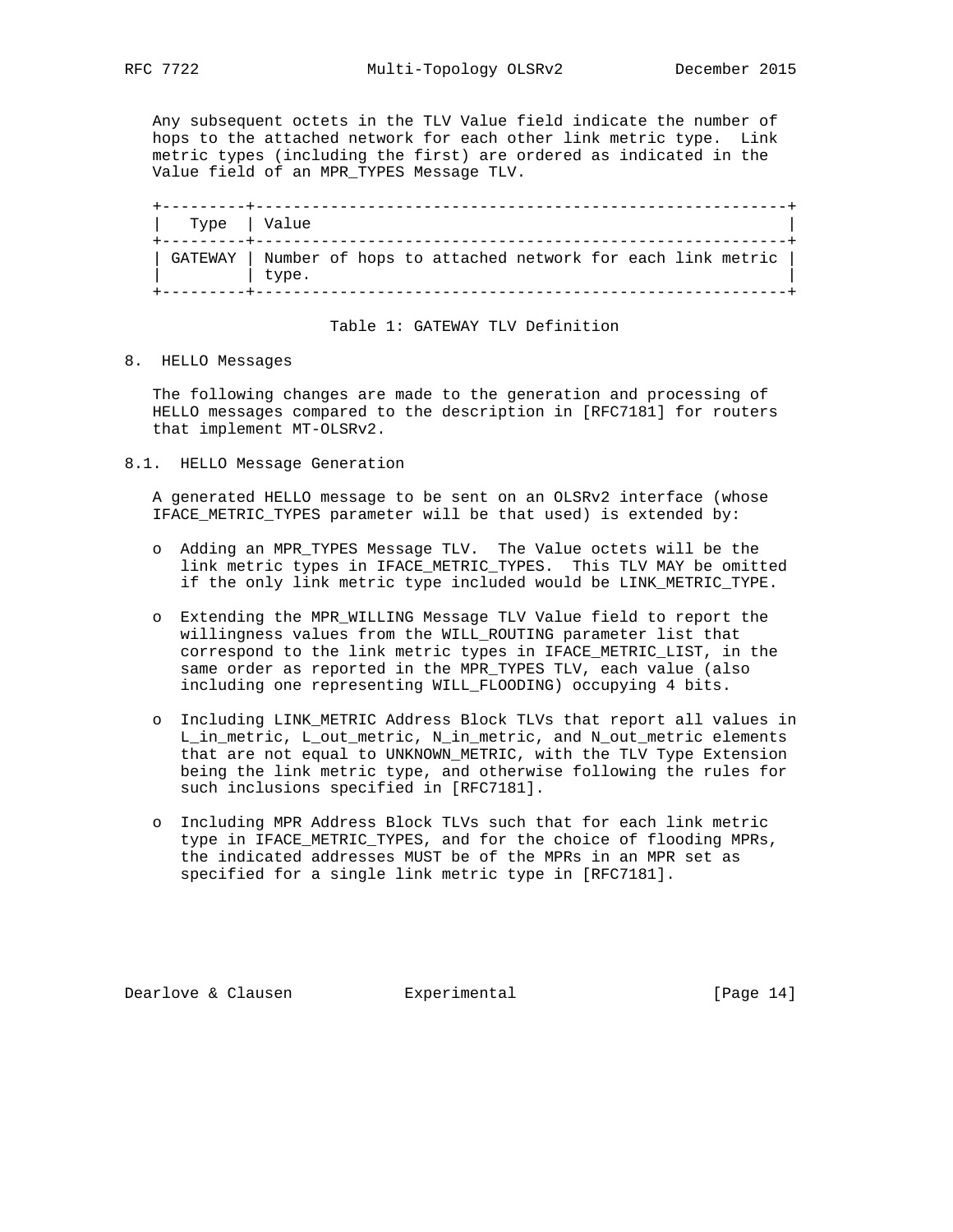#### 8.2. HELLO Message Processing

 On receipt of a HELLO message on an OLSRv2 interface, a router implementing MT-OLSRv2 MUST do the following, in addition to the processing described in [RFC7181]:

- 1. If in this deployment there might be routers that do not implement MT-OLSRv2, the HELLO message contains an MPR\_TYPES Message TLV, and the first link metric type that it reports is not LINK\_METRIC\_TYPE, then the HELLO message MUST be silently discarded.
- 2. Determine the list of link metric types supported by the sending router on its corresponding OLSRv2 interface, either from an MPR\_TYPES Message TLV (if present) or from the single link metric type LINK\_METRIC\_TYPE.
- 3. For all link metric types reported and supported by the receiving router, set the appropriate L\_out\_metric, N\_in\_metric, N\_out\_metric, N\_will\_routing, N\_mpr\_selector, N\_advertised, N2\_in\_metric, and N2\_out\_metric elements using the rules for setting the single elements of those types specified in [RFC7181].
- 4. For any other metric types supported by the receiving router only (i.e. in IFACE\_METRIC for the receiving OLSRv2 interface), set the elements listed in the previous point to their default values, i.e., UNKNOWN\_METRIC, WILL\_NEVER (not WILL\_DEFAULT), or false.
- 9. TC Messages

 The following changes are made to the generation and processing of TC messages compared to that described in [RFC7181] by routers that implement MT-OLSRv2.

9.1. TC Message Generation

A generated TC message is extended by:

- o Adding an MPR\_TYPES TLV. The Value octets will be the link metric types in ROUTER\_METRIC\_TYPES. This TLV MAY be omitted if the only link metric type included would be LINK\_METRIC\_TYPE.
- o Including LINK\_METRIC TLVs that report all values of N\_out\_metric that are not equal to UNKNOWN METRIC, with the TLV Type Extension being the link metric type, and otherwise following the rules for such inclusions specified in [RFC7181].

Dearlove & Clausen **Experimental** [Page 15]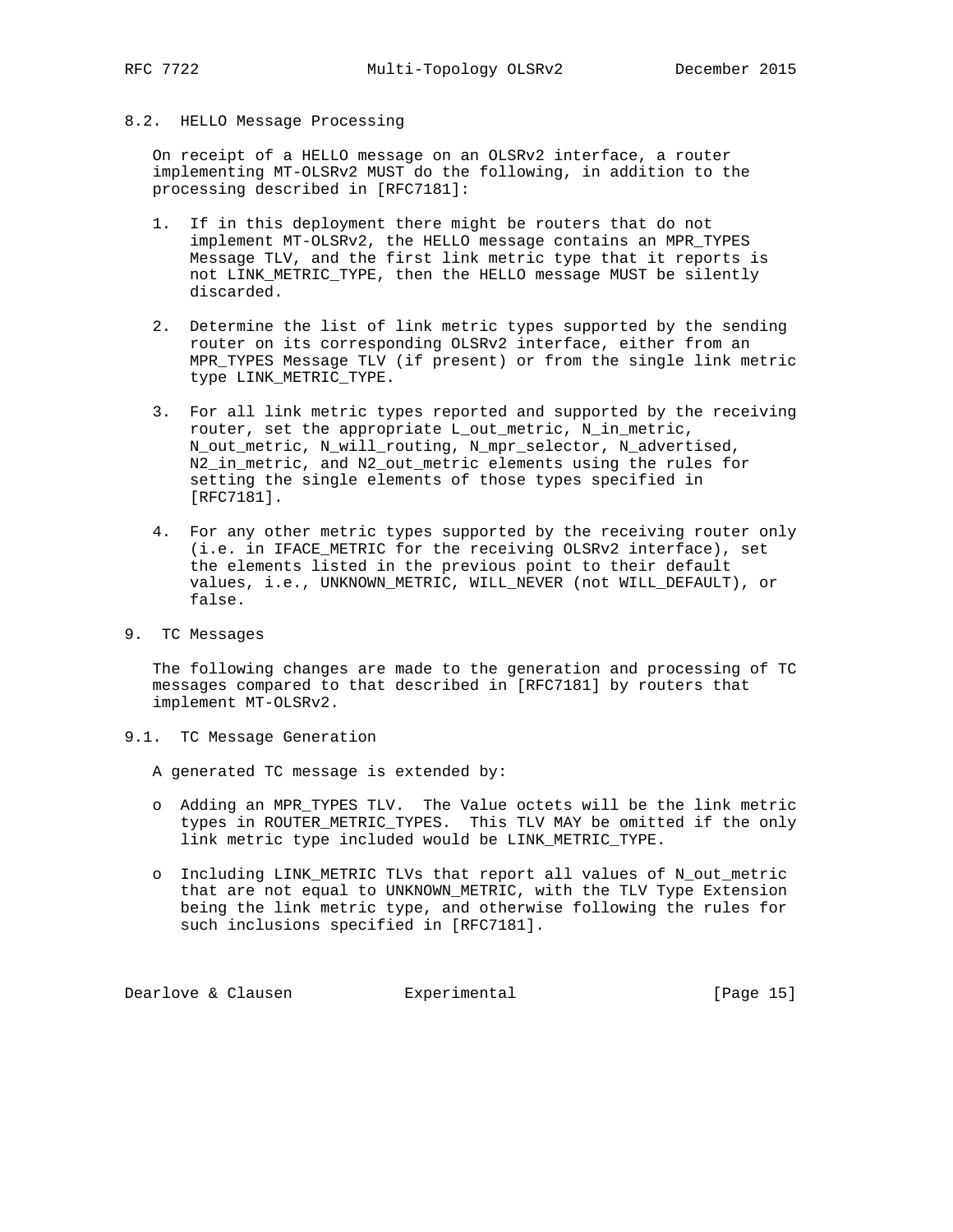- o Including a number of hops per reported (in an MPR\_TYPES Message TLV) link metric type in the Value field of each GATEWAY TLV included, in the same order as reported in the MPR\_TYPES TLV.
- 9.2. TC Message Processing

 On receipt of a TC message, a router implementing this extension MUST do the following, in addition to the processing specified in [RFC7181]:

- o If in this deployment there might be routers that do not implement MT-OLSRv2, the TC message contains an MPR\_TYPES Message TLV, and the first link metric type that it reports is not LINK\_METRIC\_TYPE, then the TC message MUST be silently discarded.
- o For all link metric types reported and supported by the receiving router, set the appropriate TR\_metric, TA\_metric, AN\_dist, and AN\_metric elements using the rules for setting the single elements of those types specified in [RFC7181].
- o For any other metric types supported by the receiving router that do not have an advertised outgoing neighbor metric of that type, set the corresponding elements of TR\_metric, TA\_metric, and AN\_metric to UNKNOWN\_METRIC. (The corresponding element of AN\_dist may be set to any value.)

### 10. MPR Calculation

 Routing MPRs are calculated for each link metric type in ROUTER\_METRIC\_TYPES. Links to symmetric 1-hop neighbors via OLSRv2 interfaces that do not support that link metric type are not considered. The determined status (routing MPR or not routing MPR) for each link metric type is recorded in the relevant element of N\_routing\_mpr.

 Each router may make its own decision as to whether or not to use a link metric, or link metrics, for flooding MPR calculation. If using link metric(s), each router decides which one(s) and how they are used. These decisions MUST be made in a manner that ensures that flooded messages will reach the same symmetric 2-hop neighbors as would be the case for a router not supporting MT-OLSRv2.

 Note that it is possible that a 2-Hop Tuple in the Information Base for a given OLSRv2 interface does not support any of the link metric types that are in the router's corresponding IFACE\_METRIC\_TYPES; nevertheless, that 2-Hop Tuple MUST be considered when determining flooding MPRs.

Dearlove & Clausen **Experimental** [Page 16]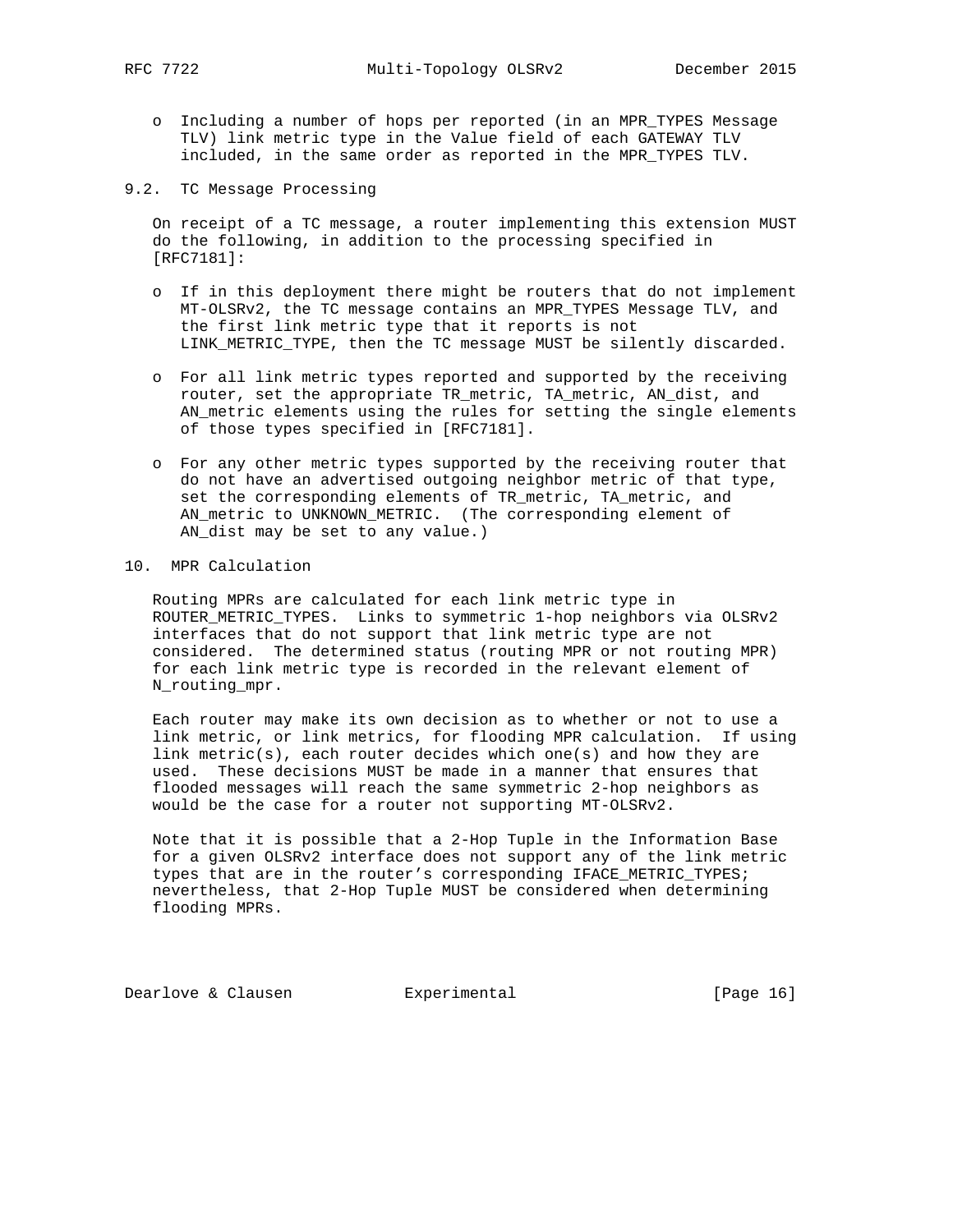#### 11. Routing Set Calculation

 A Routing Set is calculated for each link metric type in ROUTER\_METRIC\_TYPES. The calculation may be as for [RFC7181], except that where an element is now represented by a map, the value from the map for the selected link metric type is used. Where this is a link metric of value UNKNOWN\_METRIC, that protocol Tuple is ignored for the calculation.

### 12. Management Considerations

 MT-OLSRv2 may require greater management than unextended OLSRv2. In particular, a MANET using MT-OLSRv2 requires the following management considerations:

- o Deciding which link metric, and hence which Routing Set to use, for received packets, hence how to use the Routing Sets to configure the network layer (IP). All routers MUST make the same decision for the same packet. An obvious approach is to map each DSCP [RFC2474] to a single link metric. (This may be a many-to one mapping.)
- o Selecting which link metrics to support on each OLSRv2 interface and implementing that decision. (Different interfaces may have different physical and data link-layer properties, and this may inform the selection of link metrics to support, and their values.) If the MANET might contain non-MT-OLSRv2 routers, which are also subject to management, then the rules in this specification for link metric assignment to OLSRv2 interfaces for that case MUST be followed.
- o Ensuring that the MANET is sufficiently connected, by ensuring that, for example, sufficiently many routers implement each metric type required. (This is easier in, for example, a denser network.) Note that if there is any possibility that there are routers not implementing MT-OLSRv2, then the MANET will be connected, to the maximum extent possible, using the link metric type LINK\_METRIC\_TYPE, but this will only serve to deliver packets that use that link metric type.
- o Non-MT-OLSRv2 routers SHOULD be managed so as not produce packets that will be routed by a topology that they are not part of. However, if that were to happen, then such packets will be routed until either they reach their destination or they reach an MT-OLSRv2 router. In the latter case, the packet then either will be dropped (if that MT-OLSRv2 router is not part of that topology,

Dearlove & Clausen **Experimental** [Page 17]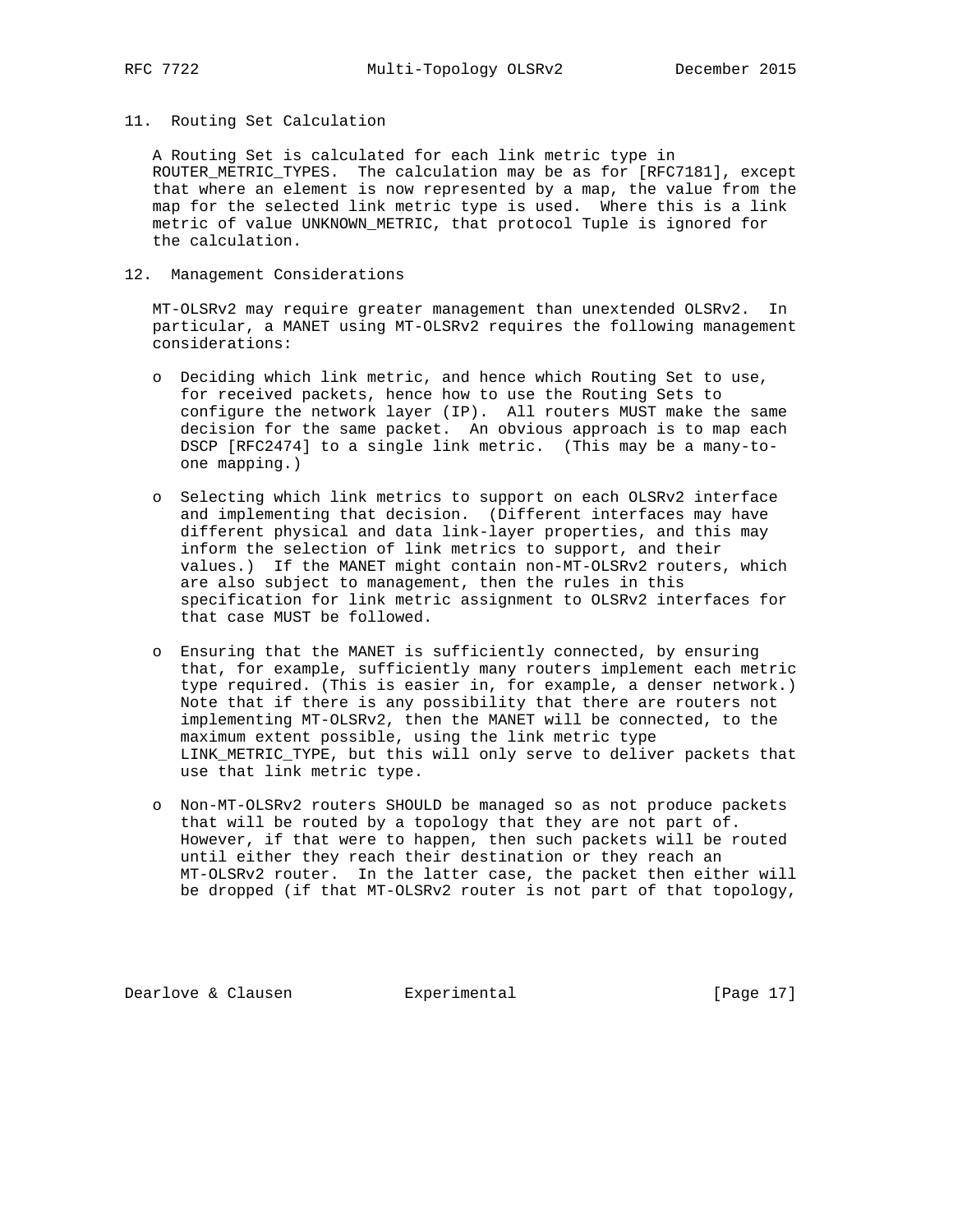or is not aware of the destination within that topology) or will be routed by that topology to the destination. Such a packet will not loop.

 o If a packet is created for a destination that is not part of the corresponding topology, then it may or may not be delivered (if the originating router is a non-MT-OLSRv2 router) or will not be sent (if the originating router is an MT-OLSRv2 router). Routers SHOULD be managed so that topologies are as complete as possible and that packets are not sent if they may not be delivered. In particular, non-MT-OLSRv2 routers SHOULD only send packets that will be routed using the topology using the link metric type LINK\_METRIC\_TYPE.

#### 13. IANA Considerations

 This specification adds one new Message TLV, allocated as a new Type Extension to an existing Message TLV, using a new name. It also modifies the Value field of an existing Message TLV and that of an existing Address Block TLV. Finally, this specification makes additional allocations from the LINK\_METRIC Address Block TLV Type registry.

13.1. Expert Review: Evaluation Guidelines

 For the registry where an Expert Review is required, the designated expert SHOULD take the same general recommendations into consideration as are specified by [RFC5444] and [RFC7631].

### 13.2. Message TLV Types

 This specification modifies the Message TLV Type 7, replacing Table 4 of [RFC7631] by Table 2, changing the description of the Type Extension MPR WILLING, and adding the Type Extension TLV TYPES. Each of these TLVs MUST NOT be included more than once in a Message TLV Block.

Dearlove & Clausen **Experimental** [Page 18]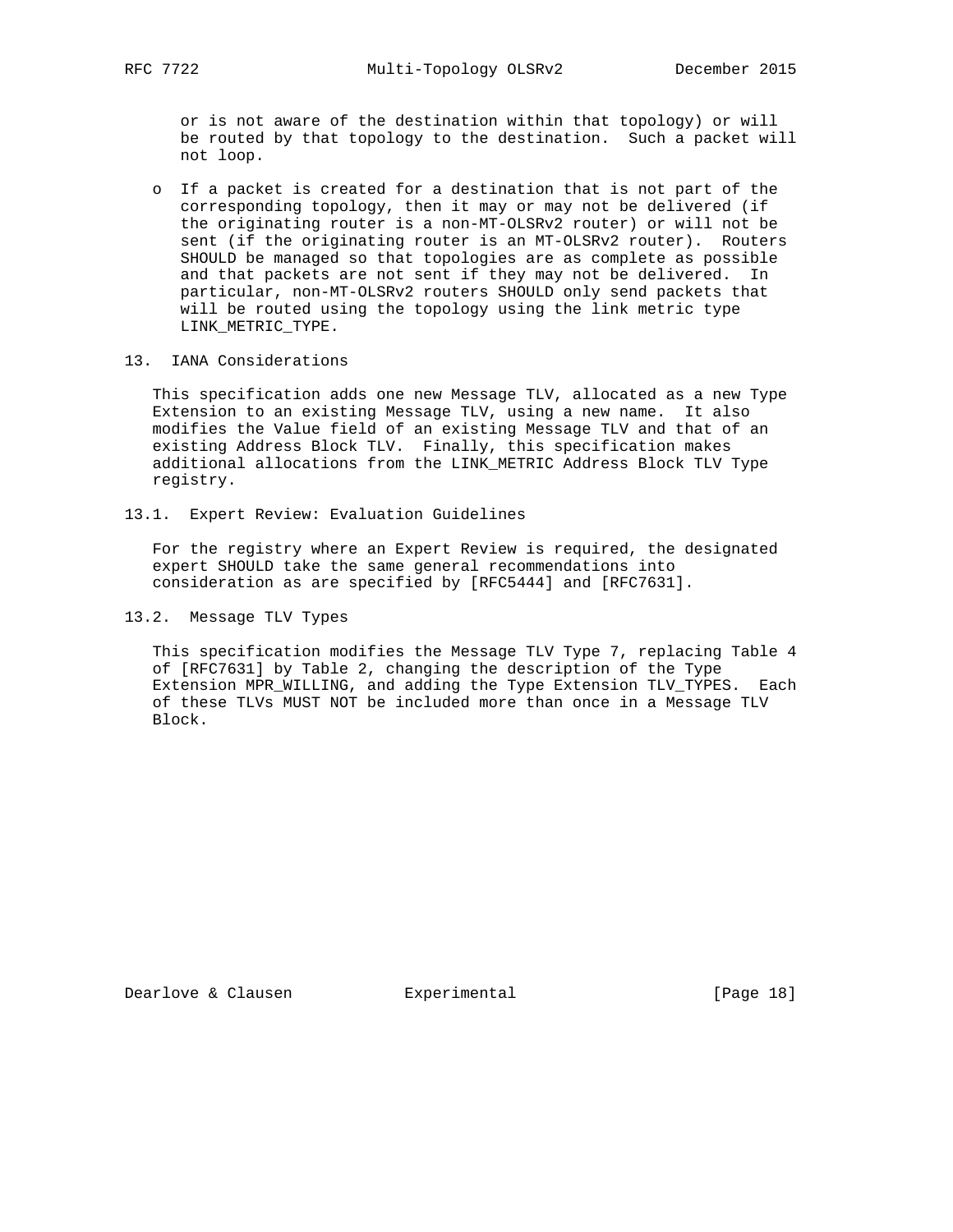| Type<br>Extension        | Name        | Description                                                                                                                                                                                                                                                                                                                                                                                                                                                   | Reference                          |
|--------------------------|-------------|---------------------------------------------------------------------------------------------------------------------------------------------------------------------------------------------------------------------------------------------------------------------------------------------------------------------------------------------------------------------------------------------------------------------------------------------------------------|------------------------------------|
| $\Omega$                 | MPR WILLING | First (most<br>significant) half-octet<br>of Value field<br>specifies the<br>originating router's<br>willingness to act as a<br>flooding MPR;<br>subsequent half-octets<br>specify the originating<br>router's willingness to<br>act as a routing MPR,<br>either for the link<br>metric types reported<br>in an MPR TYPES TLV (in<br>the same order), or (if<br>no MPR_TYPES TLV is<br>present) for the single<br>administratively agreed<br>link metric type | [RFC7181]<br>[RFC7631]<br>RFC 7722 |
| 1                        | MPR TYPES   | The link metric types<br>supported on this<br>OLSRy2 interface of<br>this router (one octet<br>each).                                                                                                                                                                                                                                                                                                                                                         | RFC 7722                           |
| $2 - 223$<br>$224 - 255$ |             | Unassigned<br>Reserved for<br>Experimental Use                                                                                                                                                                                                                                                                                                                                                                                                                | [RFC7181]                          |

Table 2: Type 7 Message TLV Type Extensions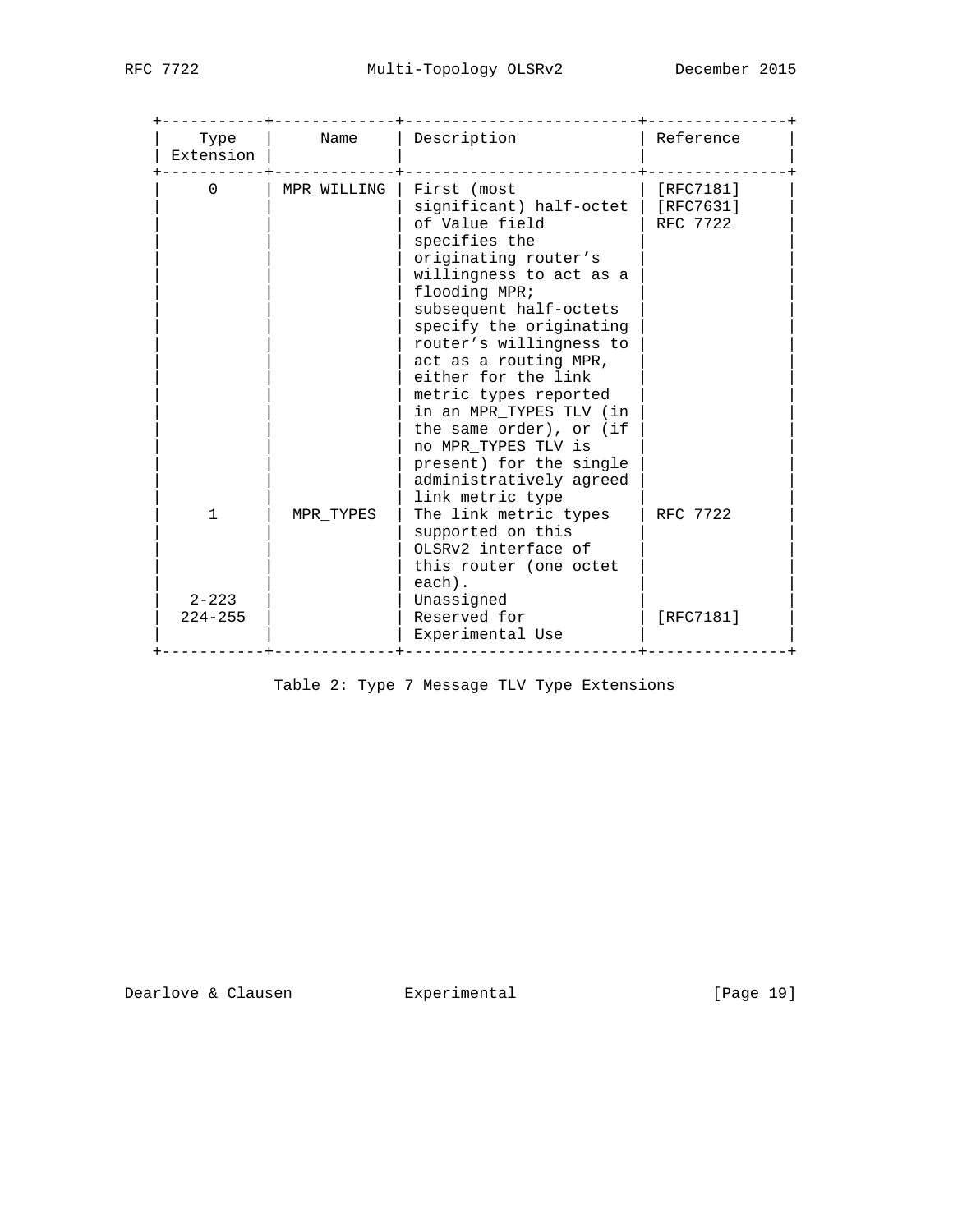# 13.3. Address Block TLV Types

Table 7 of [RFC7188] is replaced by Table 3.

| Bit                             | Value                                   | Name     | Description                                                                                                                                                                                                                                                                                                                       |
|---------------------------------|-----------------------------------------|----------|-----------------------------------------------------------------------------------------------------------------------------------------------------------------------------------------------------------------------------------------------------------------------------------------------------------------------------------|
| First<br>octet<br>bit 7         | First<br>octet<br>0x01                  | Flooding | If set, then the neighbor with that<br>network address has been selected as<br>flooding MPR                                                                                                                                                                                                                                       |
| From<br>first<br>octet<br>bit 6 | From<br>first<br>octet<br>$0 \times 02$ | Routing  | If set, then the neighbor with that<br>network address has been selected as<br>routing MPR, either for the link<br>metric types reported in an MPR TYPES<br>TLV (in the same order), or (if no<br>MPR TYPES TLV is present) then (first<br>octet bit 6, value 0x02) for the<br>single administratively agreed link<br>metric type |

### Table 3: MPR TLV Bit Values

 Table 14 of [RFC7631] is replaced by Table 4. The only changes are to the Description and the References for the GATEWAY TLV.

| Type<br>Extension                    |
|--------------------------------------|
| $\Omega$<br>$1 - 223$<br>$224 - 255$ |

Table 4: Type 10 Address Block TLV Type Extensions

Dearlove & Clausen **Experimental** [Page 20]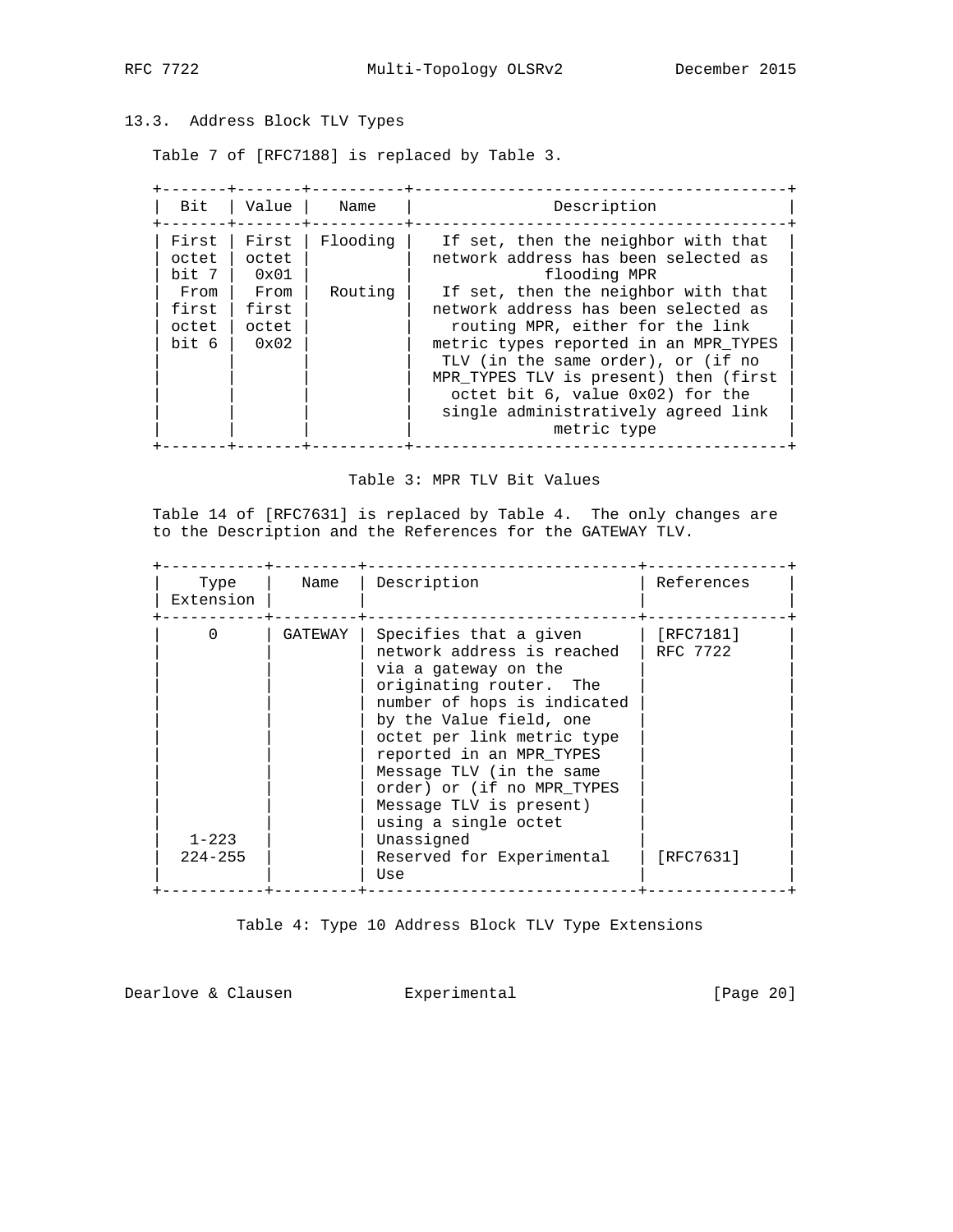Table 13 of [RFC7181] is replaced by Table 5. The only change is that 8 Type Extensions are allocated as assigned by administrative action, in order to support administratively determined multi topologies.

| Name        | Type | Type<br>Extension | Description                                                     | Allocation<br>Policy |
|-------------|------|-------------------|-----------------------------------------------------------------|----------------------|
| LINK_METRIC |      | $0 - 7$           | Link metric<br>meaning assigned<br>by administrative<br>action. |                      |
| LINK METRIC | 7    | $8 - 223$         | Unassigned.                                                     | Expert<br>Review     |
| LINK_METRIC | 7    | $224 - 255$       | Unassigned.                                                     | Experimental<br>Use  |

Table 5: Address Block TLV Type assignment: LINK\_METRIC

#### 14. Security Considerations

 This extension to OLSRv2 allows a router to support more than one link metric type for each link advertised in HELLO and TC messages, and for routers to support different sets of types. Link metric values of additional types are reported by the inclusion of additional TLVs in the messages sent by a router, which will report known values of all supported types.

 HELLO and TC message processing is then extended simply to record, for each supported type, all of the received link metric values for each link. Protocol-internal processing (specifically, MPR set and shortest path calculations) then operates as specified in [RFC7181] for each link metric type that the router supports.

 Consequently, the security considerations, including the security architecture and the mandatory security mechanisms, from [RFC7181] are directly applicable to MT-OLSRv2.

 Furthermore, this extension does not introduce any additional vulnerabilities beyond those of [RFC7181], because each link metric type is used independently, and each one could have been the single link metric type supported by an implementation of [RFC7181] receiving the same information, as received information of an unsupported type is ignored by all routers.

Dearlove & Clausen **Experimental** [Page 21]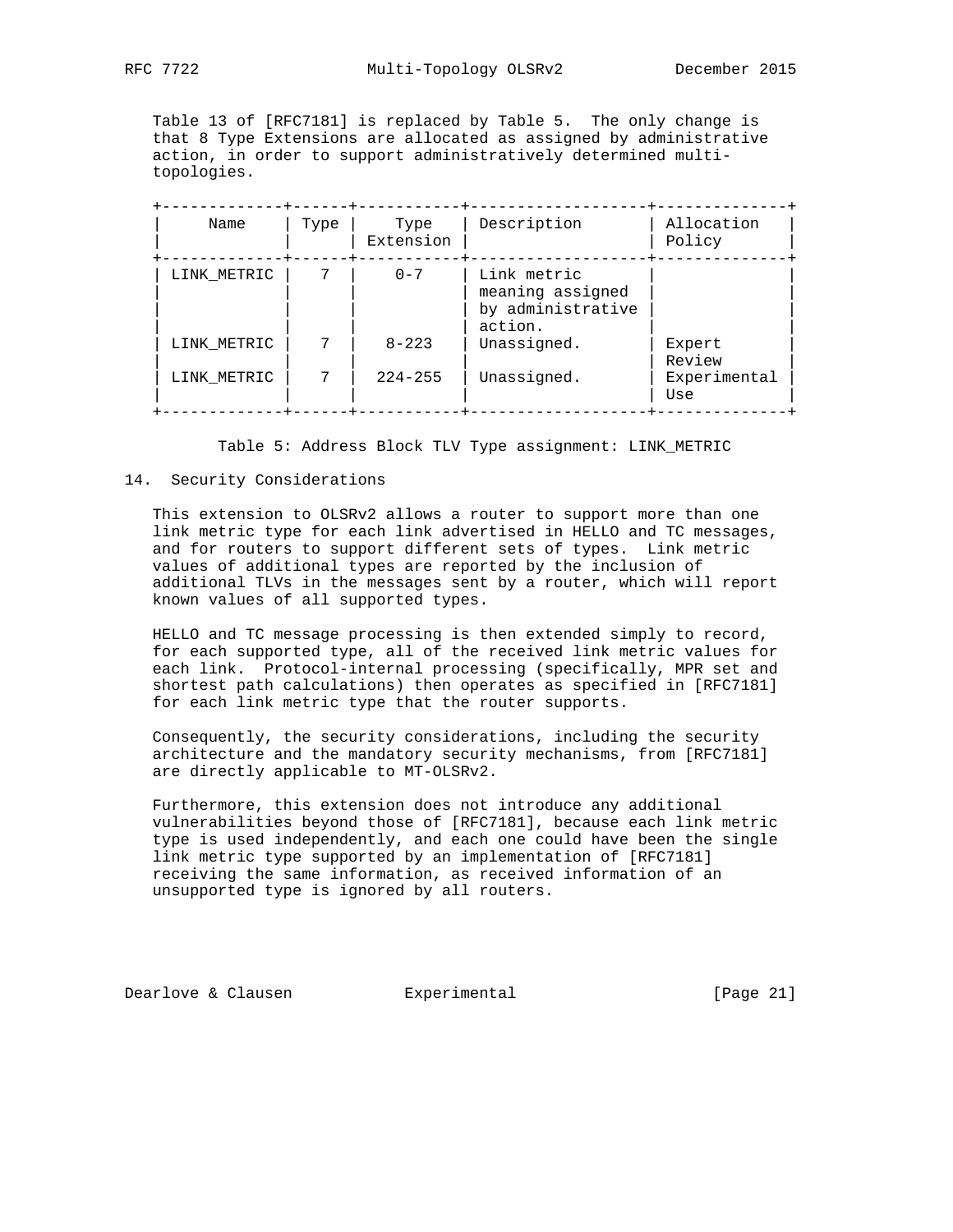# 15. References

- 15.1. Normative References
	- [RFC2119] Bradner, S., "Key words for use in RFCs to Indicate Requirement Levels", BCP 14, RFC 2119, DOI 10.17487/RFC2119, March 1997, <http://www.rfc-editor.org/info/rfc2119>.
	- [RFC5444] Clausen, T., Dearlove, C., Dean, J., and C. Adjih, "Generalized Mobile Ad Hoc Network (MANET) Packet/Message Format", RFC 5444, DOI 10.17487/RFC5444, February 2009, <http://www.rfc-editor.org/info/rfc5444>.
	- [RFC6130] Clausen, T., Dearlove, C., and J. Dean, "Mobile Ad Hoc Network (MANET) Neighborhood Discovery Protocol (NHDP)", RFC 6130, DOI 10.17487/RFC6130, April 2011, <http://www.rfc-editor.org/info/rfc6130>.
	- [RFC7181] Clausen, T., Dearlove, C., Jacquet, P., and U. Herberg, "The Optimized Link State Routing Protocol Version 2", RFC 7181, DOI 10.17487/RFC7181, April 2014, <http://www.rfc-editor.org/info/rfc7181>.
	- [RFC7188] Dearlove, C. and T. Clausen, "Optimized Link State Routing Protocol Version 2 (OLSRv2) and MANET Neighborhood Discovery Protocol (NHDP) Extension TLVs", RFC 7188, DOI 10.17487/RFC7188, April 2014, <http://www.rfc-editor.org/info/rfc7188>.
	- [RFC7631] Dearlove, C. and T. Clausen, "TLV Naming in the Mobile Ad Hoc Network (MANET) Generalized Packet/Message Format", RFC 7631, DOI 10.17487/RFC7631, September 2015, <http://www.rfc-editor.org/info/rfc7631>.
- 15.2. Informative References
	- [RFC2474] Nichols, K., Blake, S., Baker, F., and D. Black, "Definition of the Differentiated Services Field (DS Field) in the IPv4 and IPv6 Headers", RFC 2474, DOI 10.17487/RFC2474, December 1998, <http://www.rfc-editor.org/info/rfc2474>.
	- [RFC2501] Corson, S. and J. Macker, "Mobile Ad hoc Networking (MANET): Routing Protocol Performance Issues and Evaluation Considerations", RFC 2501, DOI 10.17487/RFC2501, January 1999, <http://www.rfc-editor.org/info/rfc2501>.

Dearlove & Clausen **Experimental** [Page 22]